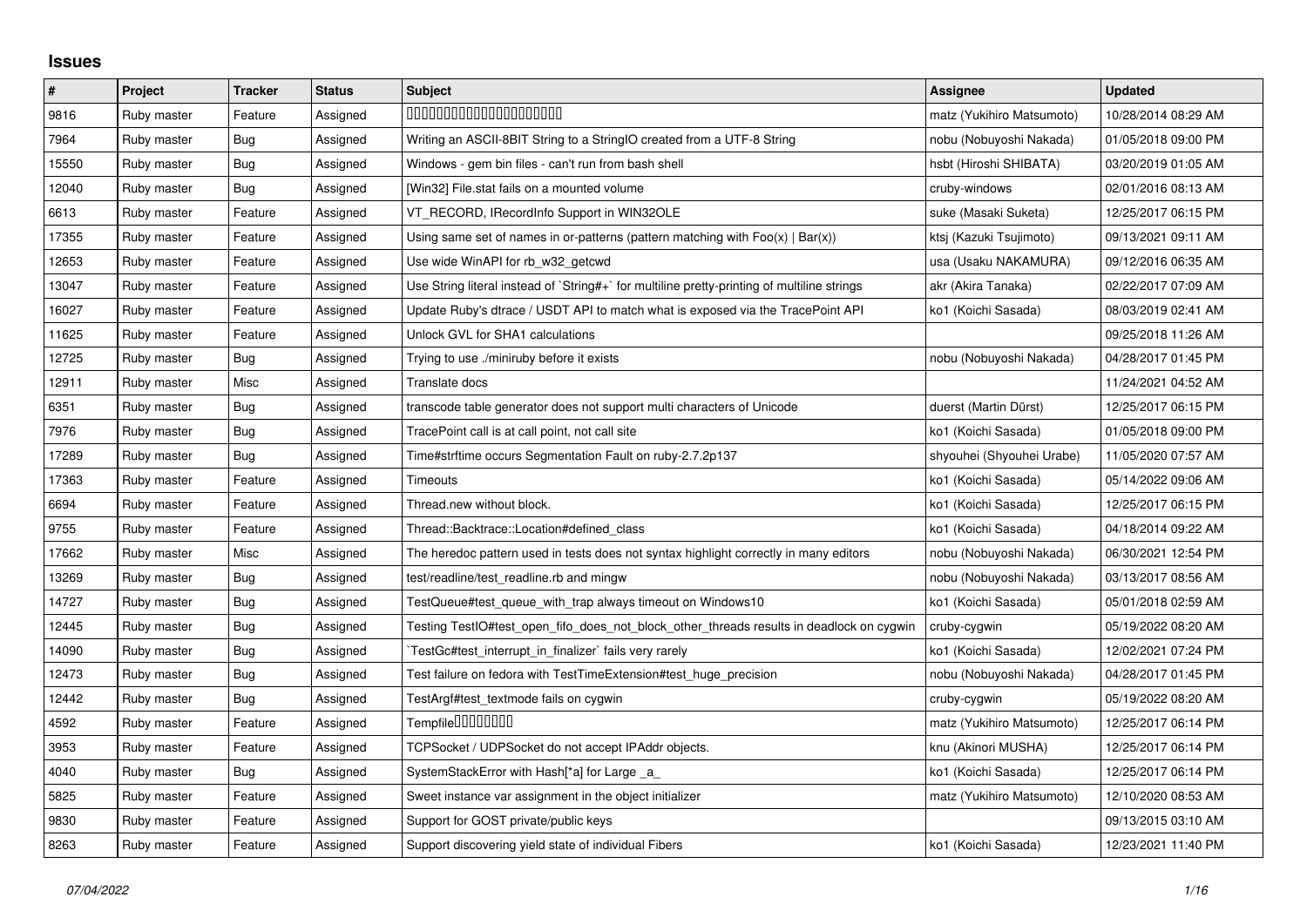| $\vert$ # | Project     | <b>Tracker</b> | <b>Status</b> | <b>Subject</b>                                                                                                         | Assignee                            | <b>Updated</b>      |
|-----------|-------------|----------------|---------------|------------------------------------------------------------------------------------------------------------------------|-------------------------------------|---------------------|
| 17638     | Ruby master | Feature        | Assigned      | Support backtracing with the libbacktrace library                                                                      | naruse (Yui NARUSE)                 | 03/05/2021 03:40 PM |
| 7349      | Ruby master | Feature        | Assigned      | Struct#inspect needs more meaningful output                                                                            | matz (Yukihiro Matsumoto)           | 12/25/2017 06:15 PM |
| 5558      | Ruby master | Feature        | Assigned      | String#% strange arity errors                                                                                          | matz (Yukihiro Matsumoto)           | 12/25/2017 06:15 PM |
| 6802      | Ruby master | Feature        | Assigned      | String#scan should have equivalent yielding MatchData                                                                  | matz (Yukihiro Matsumoto)           | 12/25/2017 06:15 PM |
| 16497     | Ruby master | Bug            | Assigned      | String IO#internal encoding is broken (more severely in 2.7)                                                           | nobu (Nobuyoshi Nakada)             | 10/26/2021 04:31 PM |
| 11526     | Ruby master | <b>Bug</b>     | Assigned      | Streaming HTTP requests are not idempotent and should not be retried                                                   | naruse (Yui NARUSE)                 | 07/01/2019 09:16 PM |
| 14679     | Ruby master | Bug            | Assigned      | StdLib gems should properly specify their dependencies                                                                 | hsbt (Hiroshi SHIBATA)              | 04/11/2018 01:14 PM |
| 16025     | Ruby master | Misc           | Assigned      | 'st_check_for_sizeof_st_index_t' declared as array with a negative size (emscripten)                                   | nobu (Nobuyoshi Nakada)             | 07/30/2019 11:20 AM |
| 11028     | Ruby master | Feature        | Assigned      | standalone running single file (zipped archives of ruby code) running **without installation**<br>using "gem install " | matz (Yukihiro Matsumoto)           | 04/04/2015 01:44 AM |
| 6133      | Ruby master | Feature        | Assigned      | SSLSocket <sup>[</sup> shutdown <sup>[11]</sup>                                                                        |                                     | 09/13/2015 03:22 AM |
| 14737     | Ruby master | Feature        | Assigned      | Split default gems into separate directory structure                                                                   | hsbt (Hiroshi SHIBATA)              | 09/02/2020 06:00 PM |
| 15281     | Ruby master | Feature        | Assigned      | Speed up Set#intersect with size check.                                                                                | knu (Akinori MUSHA)                 | 08/11/2020 02:43 AM |
| 12639     | Ruby master | Feature        | Assigned      | Speed up require in RubyGems by 5x                                                                                     | hsbt (Hiroshi SHIBATA)              | 07/26/2018 02:12 AM |
| 12676     | Ruby master | Feature        | Assigned      | Significant performance increase, and code conciseness, for prime_division method in<br>prime.rb                       | marcandre (Marc-Andre<br>Lafortune) | 11/18/2016 03:46 PM |
| 6841      | Ruby master | Feature        | Assigned      | Shorthand for Assigning Return Value of Method to Self                                                                 | matz (Yukihiro Matsumoto)           | 12/10/2020 08:53 AM |
| 17339     | Ruby master | Feature        | Assigned      | Semantic grouping with BigDecimal#to s                                                                                 | mrkn (Kenta Murata)                 | 12/20/2021 12:39 PM |
| 17196     | Ruby master | Bug            | Assigned      | Segmentation Fault with Socket#close in Ractors                                                                        | ko1 (Koichi Sasada)                 | 03/20/2022 01:52 PM |
| 18142     | Ruby master | Bug            | Assigned      | Segmentation fault with Ruby 3.0.2                                                                                     | k0kubun (Takashi Kokubun)           | 09/02/2021 07:43 AM |
| 12444     | Ruby master | <b>Bug</b>     | Assigned      | Segmentation fault when running TestException#test_machine_stackoverflow on cygwin                                     | cruby-cygwin                        | 05/19/2022 08:20 AM |
| 5334      | Ruby master | <b>Bug</b>     | Assigned      | Segmentation fault in InternetExplorer IServiceProvider interface                                                      | suke (Masaki Suketa)                | 12/30/2019 03:00 AM |
| 18034     | Ruby master | <b>Bug</b>     | Assigned      | Segmentation fault fiddle with `--enable-bundled-libffi` and macOS                                                     | kou (Kouhei Sutou)                  | 11/30/2021 07:39 AM |
| 5741      | Ruby master | Feature        | Assigned      | Secure Erasure of Passwords                                                                                            | matz (Yukihiro Matsumoto)           | 12/25/2017 06:15 PM |
| 5317      | Ruby master | <b>Bug</b>     | Assigned      |                                                                                                                        | nobu (Nobuyoshi Nakada)             | 01/05/2018 09:00 PM |
| 18464     | Ruby master | Bug            | Assigned      | RUBY INTERNAL EVENT NEWOBJ tracepoint causes an interpreter crash when combined   ko1 (Koichi Sasada)<br>with Ractors  |                                     | 06/08/2022 08:25 AM |
| 11269     | Ruby master | <b>Bug</b>     | Assigned      | ruby init setproctitle() should be called before require libraries()                                                   | kosaki (Motohiro KOSAKI)            | 06/17/2015 03:01 AM |
| 18337     | Ruby master | <b>Bug</b>     | Assigned      | Ruby allows zero-width characters in identifiers                                                                       | duerst (Martin Dürst)               | 11/24/2021 09:13 AM |
| 17478     | Ruby master | <b>Bug</b>     | Assigned      | Ruby3.0 is slower than Ruby2.7.2 when parsing a large CSV file                                                         | kou (Kouhei Sutou)                  | 11/24/2021 05:12 AM |
| 13864     | Ruby master | Bug            | Assigned      | Rinda multicast test failures due to missing default route                                                             | seki (Masatoshi Seki)               | 08/17/2021 07:16 AM |
| 14922     | Ruby master | Feature        | Assigned      | Resolv getaddresses ignores AAAA records for IPv6                                                                      | akr (Akira Tanaka)                  | 11/13/2020 04:01 AM |
| 13513     | Ruby master | Bug            | Assigned      | Resolv::DNS::Message.decode hangs after detecting truncation in UDP messages                                           | akr (Akira Tanaka)                  | 03/08/2021 11:35 PM |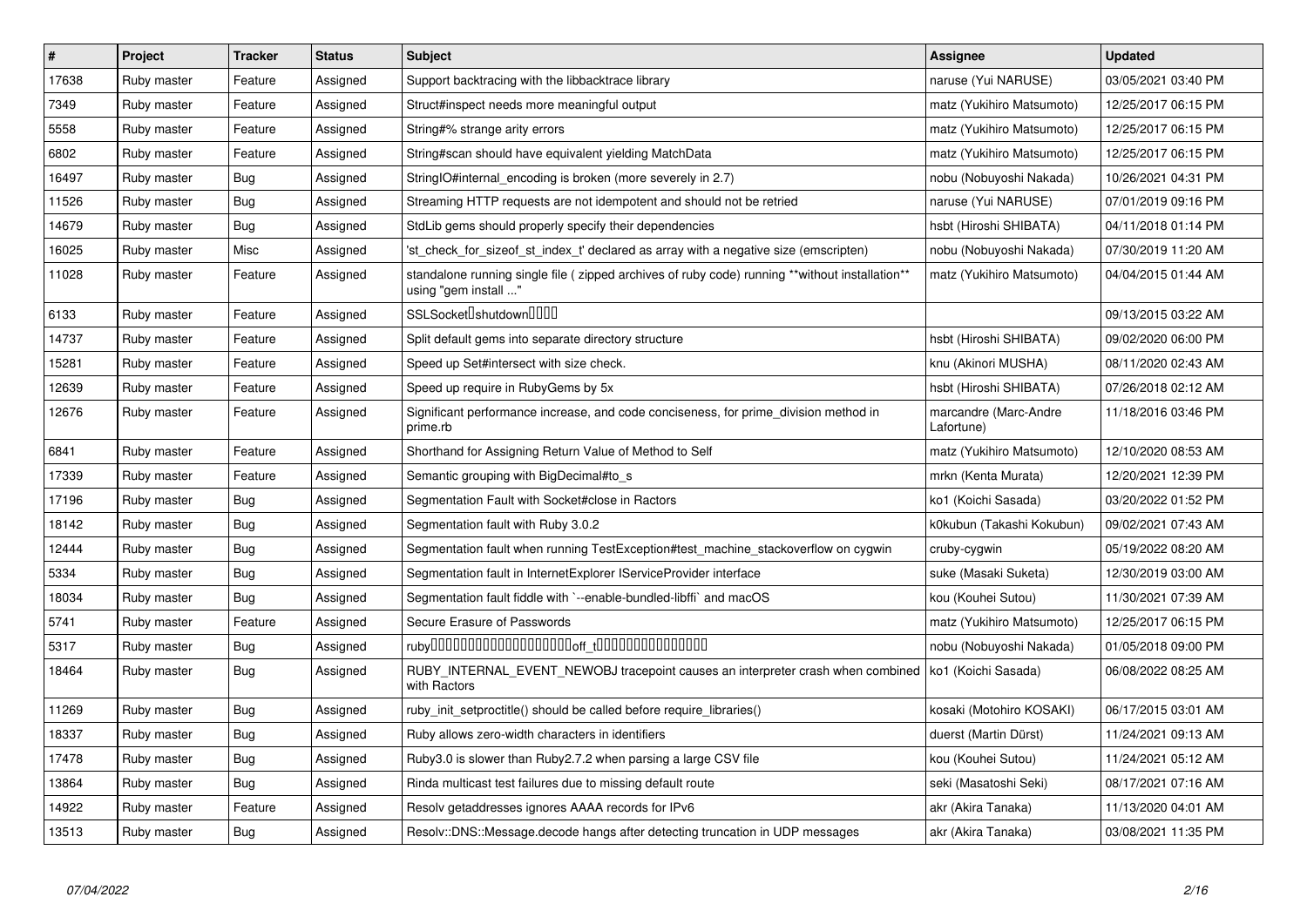| #     | Project     | <b>Tracker</b> | <b>Status</b> | <b>Subject</b>                                                                                                                                                      | <b>Assignee</b>                       | <b>Updated</b>      |
|-------|-------------|----------------|---------------|---------------------------------------------------------------------------------------------------------------------------------------------------------------------|---------------------------------------|---------------------|
| 18355 | Ruby master | <b>Bug</b>     | Assigned      | require("pathname") within rack application chnages behaviors of Pathname methods, such<br>as absolute?(), when there are two versions of 'pathname' gem installed. | hsbt (Hiroshi SHIBATA)                | 11/30/2021 08:01 AM |
| 5643  | Ruby master | Feature        | Assigned      | require/load options and binding option                                                                                                                             | matz (Yukihiro Matsumoto)             | 12/25/2017 06:15 PM |
| 6445  | Ruby master | Feature        | Assigned      | request for default length/position on string index                                                                                                                 | matz (Yukihiro Matsumoto)             | 12/25/2017 06:15 PM |
| 16747 | Ruby master | Misc           | Assigned      | Repository reorganization request                                                                                                                                   | nobu (Nobuyoshi Nakada)               | 05/22/2020 01:30 PM |
| 6265  | Ruby master | Feature        | Assigned      | Remove 'useless' 'concatenation' syntax                                                                                                                             | naruse (Yui NARUSE)                   | 08/10/2016 02:36 AM |
| 6354  | Ruby master | Feature        | Assigned      | Remove escape (break/return/redo/next support) from class/module scope                                                                                              | matz (Yukihiro Matsumoto)             | 12/25/2017 06:15 PM |
| 16963 | Ruby master | Feature        | Assigned      | Remove English.rb from Ruby 2.8/3.0                                                                                                                                 | hsbt (Hiroshi SHIBATA)                | 06/19/2020 09:48 AM |
| 18571 | Ruby master | Feature        | Assigned      | Removed the bundled sources from release package after Ruby 3.2                                                                                                     | hsbt (Hiroshi SHIBATA)                | 03/28/2022 06:23 AM |
| 18371 | Ruby master | Misc           | Assigned      | Release branches (release information in general)                                                                                                                   | naruse (Yui NARUSE)                   | 03/23/2022 10:32 PM |
| 16776 | Ruby master | Bug            | Assigned      | Regression in coverage library                                                                                                                                      | ko1 (Koichi Sasada)                   | 11/24/2021 07:26 AM |
| 13671 | Ruby master | Bug            | Assigned      | Regexp with lookbehind and case-insensitivity raises RegexpError only on strings with certain<br>characters                                                         | duerst (Martin Dürst)                 | 11/30/2021 04:42 AM |
| 11704 | Ruby master | <b>Bug</b>     | Assigned      | Refinements only get "used" once in loop                                                                                                                            | matz (Yukihiro Matsumoto)             | 04/14/2016 02:45 AM |
| 13129 | Ruby master | Feature        | Assigned      | Refinements cannot refine method_missing and respond_to_missing?                                                                                                    | matz (Yukihiro Matsumoto)             | 07/03/2021 10:45 PM |
| 17376 | Ruby master | Misc           | Assigned      | Reduce number of GitHub Actions                                                                                                                                     | shyouhei (Shyouhei Urabe)             | 12/10/2020 11:50 AM |
| 1644  | Ruby master | Feature        | Assigned      | recv on inherited socket wrapped in TCPSocket does not read data, on Windows                                                                                        | cruby-windows                         | 12/10/2020 08:45 AM |
| 7488  | Ruby master | Feature        | Assigned      | Receiving object_id in object creation probes                                                                                                                       | tenderlovemaking (Aaron<br>Patterson) | 12/25/2017 06:15 PM |
| 7859  | Ruby master | <b>Bug</b>     | Assigned      | Readline: Incorrect arrow key behavior in vi_editing_mode insert mode with Readline 6.2                                                                             | kouji (Kouji Takao)                   | 12/25/2017 06:15 PM |
| 6047  | Ruby master | Feature        | Assigned      | read_all: Grow buffer exponentially in generic case                                                                                                                 |                                       | 09/13/2015 03:19 AM |
| 6769  | Ruby master | Feature        | Assigned      | rbinstall.rb: install both src and batch files separetely                                                                                                           | nobu (Nobuyoshi Nakada)               | 10/30/2015 12:38 PM |
| 7580  | Ruby master | Feature        | Assigned      | Range translation                                                                                                                                                   | matz (Yukihiro Matsumoto)             | 06/11/2018 09:51 AM |
| 6317  | Ruby master | Feature        | Assigned      | Range#cover?000000Range00000000000000000000                                                                                                                         | matz (Yukihiro Matsumoto)             | 12/25/2017 06:15 PM |
| 17826 | Ruby master | Bug            | Assigned      | Ractor#take hangs if used in multiple Threads                                                                                                                       | ko1 (Koichi Sasada)                   | 12/15/2021 01:30 PM |
| 17678 | Ruby master | <b>Bug</b>     | Assigned      | Ractors do not restart after fork                                                                                                                                   | ko1 (Koichi Sasada)                   | 03/09/2021 12:42 AM |
| 17998 | Ruby master | Bug            | Assigned      | ractor: process hanging (with ractors initialized, but not being used)                                                                                              | ko1 (Koichi Sasada)                   | 12/02/2021 08:17 PM |
| 17679 | Ruby master | Bug            | Assigned      | Ractor incoming channel can consume unlimited resources                                                                                                             | ko1 (Koichi Sasada)                   | 06/30/2022 10:49 AM |
| 18024 | Ruby master | Bug            | Assigned      | Ractor crashes when connections are closed in multiple Ractors                                                                                                      | ko1 (Koichi Sasada)                   | 12/14/2021 04:41 PM |
| 17677 | Ruby master | Bug            | Assigned      | Ractor crashes fork when blocking                                                                                                                                   | ko1 (Koichi Sasada)                   | 03/09/2021 12:42 AM |
| 5781  | Ruby master | Feature        | Assigned      | Query attributes (attribute methods ending in `?` mark)                                                                                                             | matz (Yukihiro Matsumoto)             | 01/10/2020 06:34 AM |
| 10637 | Ruby master | Feature        | Assigned      | Puppet orchestration on vagrant fails with Error: Non-HTTP proxy URI                                                                                                | akr (Akira Tanaka)                    | 09/23/2020 10:23 PM |
| 14397 | Ruby master | Feature        | Assigned      | public, protected and private should return their arguments instead of self                                                                                         | matz (Yukihiro Matsumoto)             | 12/10/2018 07:08 AM |
| 8164  | Ruby master | Feature        | Assigned      | Public/Private                                                                                                                                                      | matz (Yukihiro Matsumoto)             | 12/10/2020 08:50 AM |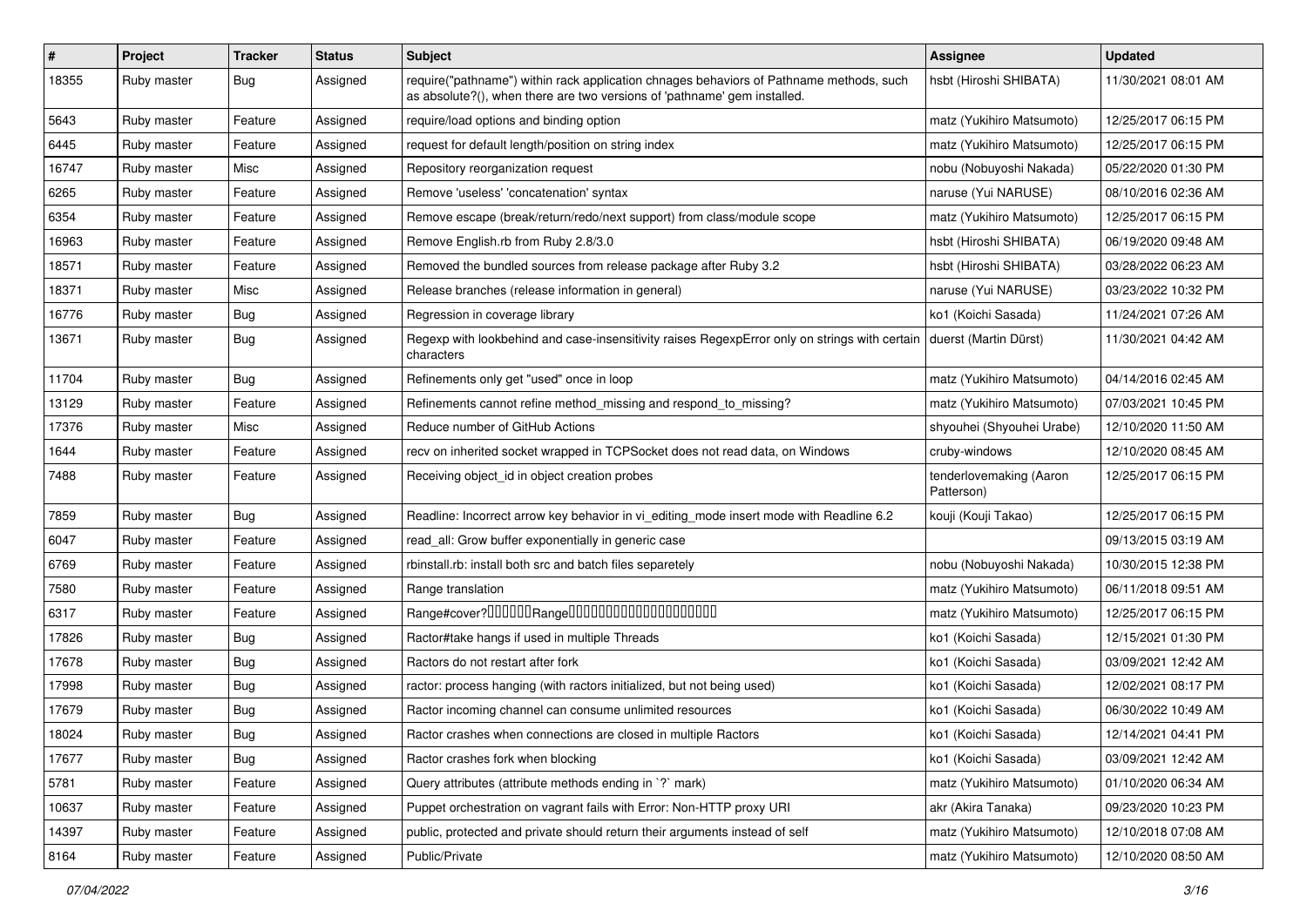| #     | Project     | <b>Tracker</b> | <b>Status</b> | <b>Subject</b>                                                                     | Assignee                   | <b>Updated</b>      |
|-------|-------------|----------------|---------------|------------------------------------------------------------------------------------|----------------------------|---------------------|
| 4824  | Ruby master | Feature        | Assigned      | Provide method Kernel#executed?                                                    | matz (Yukihiro Matsumoto)  | 03/05/2018 04:57 AM |
| 6648  | Ruby master | Feature        | Assigned      | Provide a standard API for retrieving all command-line flags passed to Ruby        | matz (Yukihiro Matsumoto)  | 12/25/2017 06:15 PM |
| 8271  | Ruby master | Feature        | Assigned      | Proposal for moving to a more visible, formal process for feature requests         | matz (Yukihiro Matsumoto)  | 12/23/2021 11:40 PM |
| 16461 | Ruby master | Feature        | Assigned      | Proc#using                                                                         | matz (Yukihiro Matsumoto)  | 12/10/2020 09:10 AM |
| 6012  | Ruby master | Feature        | Assigned      | Proc#source location also return the column                                        | nobu (Nobuyoshi Nakada)    | 02/12/2019 07:49 AM |
| 5007  | Ruby master | Feature        | Assigned      | Proc#call_under: Unifying instance_eval and instance_exec                          | matz (Yukihiro Matsumoto)  | 04/19/2018 07:57 AM |
| 7968  | Ruby master | Bug            | Assigned      | Poor UDPSocket#send performance in ruby 2.0.0 on windows                           | cruby-windows              | 10/23/2017 12:23 AM |
| 12354 | Ruby master | Feature        | Assigned      | PKey::EC Can't output public key pem when private key exists                       | rhenium (Kazuki Yamaguchi) | 07/24/2019 10:57 PM |
| 18572 | Ruby master | Bug            | Assigned      | Performance regression when invoking refined methods                               | ko1 (Koichi Sasada)        | 02/10/2022 12:48 AM |
| 7412  | Ruby master | Feature        | Assigned      | Pathname#relative_path_from does not support mixed directory separators on windows | akr (Akira Tanaka)         | 01/05/2018 09:00 PM |
| 15239 | Ruby master | Feature        | Assigned      | [patch] test-spec win32ole                                                         | suke (Masaki Suketa)       | 12/29/2019 01:04 PM |
| 2294  | Ruby master | Feature        | Assigned      | [PATCH] ruby_bind_stack() to embed Ruby in coroutine                               | ko1 (Koichi Sasada)        | 01/05/2018 09:00 PM |
| 10459 | Ruby master | Feature        | Assigned      | [PATCH] rfc3339 method for Time                                                    | akr (Akira Tanaka)         | 05/21/2015 08:14 AM |
| 8460  | Ruby master | Feature        | Assigned      | PATCH: optparse: add keep_unknown option                                           | nobu (Nobuyoshi Nakada)    | 05/27/2021 10:07 PM |
| 13721 | Ruby master | Feature        | Assigned      | [PATCH] net/imap: dedupe attr keys in Net::IMAP::FetchData                         | normalperson (Eric Wong)   | 07/27/2017 09:51 AM |
| 13221 | Ruby master | Feature        | Assigned      | [PATCH] gems/bundled_gems: add "curses" RubyGem                                    | naruse (Yui NARUSE)        | 09/25/2017 06:32 PM |
| 14901 | Ruby master | Feature        | Assigned      | [PATCH] do not block SIGCHLD in normal Ruby Threads                                | normalperson (Eric Wong)   | 07/19/2021 05:23 AM |
| 4464  | Ruby master | Feature        | Assigned      | [PATCH] add Fcntl::Flock object for easier use of POSIX file locks                 | kosaki (Motohiro KOSAKI)   | 12/25/2017 06:14 PM |
| 10782 | Ruby master | Feature        | Assigned      | Patch: Add constants for BigDecimal for ZERO, ONE, TEN                             | mrkn (Kenta Murata)        | 05/21/2015 08:13 AM |
| 10791 | Ruby master | Misc           | Assigned      | [PATCH 1/1] Remove unnecessary passing value from doc for Observable               |                            | 08/10/2018 10:51 AM |
| 11816 | Ruby master | Feature        | Assigned      | Partial safe navigation operator                                                   | matz (Yukihiro Matsumoto)  | 04/14/2020 08:02 AM |
| 17291 | Ruby master | Feature        | Assigned      | Optimize __send__ call                                                             | matz (Yukihiro Matsumoto)  | 01/12/2021 05:47 AM |
| 11322 | Ruby master | Feature        | Assigned      | OpenUri: RuntimeError: HTTP redirection loop                                       | akr (Akira Tanaka)         | 11/13/2020 03:52 AM |
| 8126  | Ruby master | Feature        | Assigned      | OpenSSL::SSL:SSLSocket does not define #recv and #send messages                    | rhenium (Kazuki Yamaguchi) | 08/08/2019 11:05 PM |
| 12582 | Ruby master | Bug            | Assigned      | OpenSSL Authenticated Encryption should check for tag length                       | rhenium (Kazuki Yamaguchi) | 04/28/2017 01:45 PM |
| 12506 | Ruby master | <b>Bug</b>     | Assigned      | On cygwin, Feature #5994 does not work                                             | cruby-cygwin               | 05/19/2022 08:20 AM |
| 4521  | Ruby master | Feature        | Assigned      | NoMethodError#message may take very long to execute                                | matz (Yukihiro Matsumoto)  | 12/25/2017 06:14 PM |
| 7321  | Ruby master | Feature        | Assigned      | Newton.#nsolve 00 2 00000000000                                                    | mrkn (Kenta Murata)        | 12/25/2017 06:15 PM |
| 6293  | Ruby master | Feature        | Assigned      | new queue / blocking queues                                                        | matz (Yukihiro Matsumoto)  | 12/25/2017 06:15 PM |
| 5749  | Ruby master | Feature        | Assigned      | new method String#match_all needed                                                 | matz (Yukihiro Matsumoto)  | 12/25/2017 06:15 PM |
| 5389  | Ruby master | Feature        | Assigned      | New method Enumerator#iterate                                                      | matz (Yukihiro Matsumoto)  | 12/25/2017 06:15 PM |
| 6596  | Ruby master | Feature        | Assigned      | New method `Array#indexes`                                                         | matz (Yukihiro Matsumoto)  | 07/29/2020 01:41 AM |
| 12436 | Ruby master | Bug            | Assigned      | newline argument of File.open seems not respected on Windows                       | nobu (Nobuyoshi Nakada)    | 10/25/2021 09:07 AM |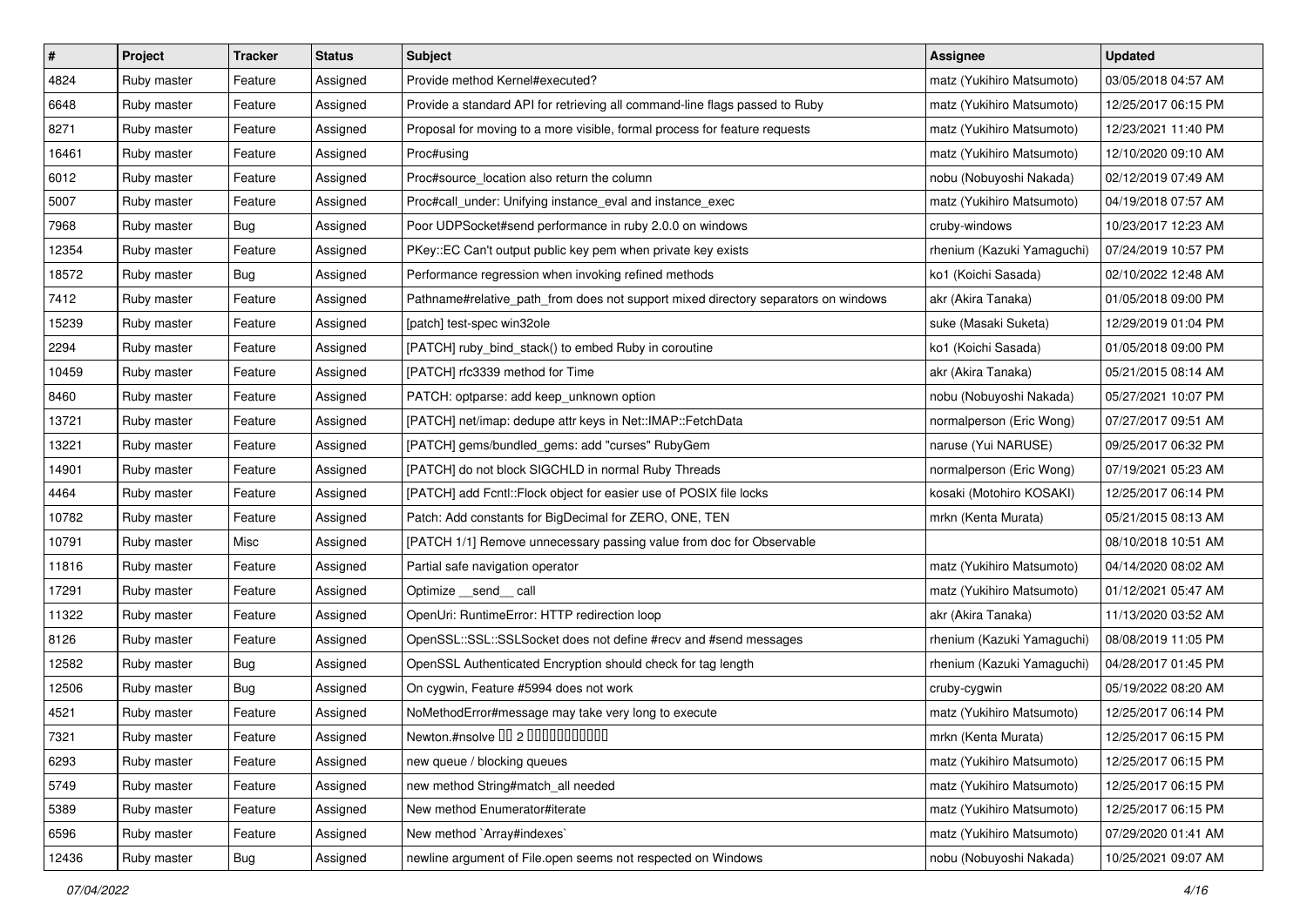| $\vert$ # | Project     | <b>Tracker</b> | <b>Status</b> | <b>Subject</b>                                                                                                    | <b>Assignee</b>           | <b>Updated</b>      |
|-----------|-------------|----------------|---------------|-------------------------------------------------------------------------------------------------------------------|---------------------------|---------------------|
| 4247      | Ruby master | Feature        | Assigned      | New features for Array#sample, Array#choice                                                                       | mame (Yusuke Endoh)       | 12/25/2017 06:14 PM |
| 5764      | Ruby master | Feature        | Assigned      | Net::HTTP should assume HTTP/0.9 on unexpected responses                                                          | naruse (Yui NARUSE)       | 07/15/2019 05:06 PM |
| 9020      | Ruby master | Feature        | Assigned      | Net::HTTPResponse predicate/query methods                                                                         | naruse (Yui NARUSE)       | 12/25/2017 06:15 PM |
| 5445      | Ruby master | Feature        | Assigned      | Need RUBYOPT - r before ARGV - r                                                                                  | matz (Yukihiro Matsumoto) | 12/25/2017 06:15 PM |
| 10129     | Ruby master | Feature        | Assigned      | More descriptive error message for failed net/http requests                                                       | akr (Akira Tanaka)        | 01/05/2018 09:01 PM |
| 6810      | Ruby master | Feature        | Assigned      | `module A::B; end` is not equivalent to `module A; module B; end; end` with respect to<br>constant lookup (scope) | matz (Yukihiro Matsumoto) | 12/10/2020 09:22 AM |
| 4924      | Ruby master | Feature        | Assigned      | mkmf have_header fails with C++ headers                                                                           | nobu (Nobuyoshi Nakada)   | 12/25/2017 06:15 PM |
| 17578     | Ruby master | <b>Bug</b>     | Assigned      | mkmf experimental C++ Support                                                                                     | nobu (Nobuyoshi Nakada)   | 01/27/2021 03:51 AM |
| 8299      | Ruby master | <b>Bug</b>     | Assigned      | Minor error in float parsing                                                                                      | nobu (Nobuyoshi Nakada)   | 12/30/2019 03:00 AM |
| 13298     | Ruby master | Bug            | Assigned      | mingw SEGV TestEnumerable#test_callcc                                                                             | nobu (Nobuyoshi Nakada)   | 06/04/2021 03:41 AM |
| 9768      | Ruby master | Feature        | Assigned      | Method that is visible only within a certain module/class                                                         | matz (Yukihiro Matsumoto) | 04/25/2014 06:43 AM |
| 7503      | Ruby master | Feature        | Assigned      | make timeout.rb async-interrupt safe by default                                                                   | matz (Yukihiro Matsumoto) | 12/25/2017 06:15 PM |
| 9366      | Ruby master | <b>Bug</b>     | Assigned      | "make -j32 check TESTS=-j32" occasionally fails on rubygems/specification                                         | hsbt (Hiroshi SHIBATA)    | 07/26/2018 02:13 AM |
| 18727     | Ruby master | Bug            | Assigned      | Make failed on x86_64-cygwin (LoadError)                                                                          | peterzhu2118 (Peter Zhu)  | 04/16/2022 05:15 AM |
| 15878     | Ruby master | Feature        | Assigned      | Make exit faster by not running GC                                                                                | ko1 (Koichi Sasada)       | 07/29/2019 07:48 AM |
| 6413      | Ruby master | Feature        | Assigned      | Make Dir.entries default to Dir.entries (Dir.pwd)                                                                 | matz (Yukihiro Matsumoto) | 12/25/2017 06:15 PM |
| 14543     | Ruby master | Bug            | Assigned      | `make commit` show error of `common-srcs`                                                                         | nobu (Nobuyoshi Nakada)   | 06/02/2018 04:17 AM |
| 18133     | Ruby master | <b>Bug</b>     | Assigned      | LTO: TestGCCompact#test ast compacts segfaults on i686                                                            |                           | 04/23/2022 04:19 PM |
| 9115      | Ruby master | <b>Bug</b>     | Assigned      | Logger traps all exceptions; breaks Timeout                                                                       | sonots (Naotoshi Seo)     | 08/20/2019 12:47 PM |
| 18169     | Ruby master | <b>Bug</b>     | Assigned      | Local copies of gemified libraries are being released out of sync with their gems                                 | hsbt (Hiroshi SHIBATA)    | 02/25/2022 05:40 PM |
| 17593     | Ruby master | Feature        | Assigned      | load_iseq_eval should override the ISeq path                                                                      | ko1 (Koichi Sasada)       | 02/16/2021 08:27 AM |
| 16819     | Ruby master | <b>Bug</b>     | Assigned      | Line reporting off by one when reporting line of a hash?                                                          | ko1 (Koichi Sasada)       | 06/16/2020 05:57 PM |
| 16124     | Ruby master | Misc           | Assigned      | Let the transient heap belong to objspace                                                                         | ko1 (Koichi Sasada)       | 11/18/2019 08:48 AM |
| 5456      | Ruby master | Feature        | Assigned      | kernel#syscall() should be removed.                                                                               | matz (Yukihiro Matsumoto) | 12/10/2020 08:46 AM |
| 16694     | Ruby master | <b>Bug</b>     | Assigned      | JIT vs hardened GCC with PCH                                                                                      | k0kubun (Takashi Kokubun) | 02/02/2021 07:38 AM |
| 9955      | Ruby master | <b>Bug</b>     | Assigned      | issue building dll on mingw, library not found                                                                    | nobu (Nobuyoshi Nakada)   | 01/05/2018 09:00 PM |
| 15371     | Ruby master | Feature        | Assigned      | <b>IRB with ARGV</b>                                                                                              | aycabta (aycabta.)        | 02/14/2020 11:35 AM |
| 18459     | Ruby master | Feature        | Assigned      | IRB autocomplete dropdown colour options                                                                          | aycabta (aycabta.)        | 01/05/2022 02:15 AM |
| 11527     | Ruby master | Feature        | Assigned      | IPAddr#mask_addr isn't a method                                                                                   | knu (Akinori MUSHA)       | 11/07/2018 04:12 PM |
| 8047      | Ruby master | Feature        | Assigned      | IPAddr makes host address with netmask                                                                            | knu (Akinori MUSHA)       | 01/05/2018 09:00 PM |
| 11531     | Ruby master | <b>Bug</b>     | Assigned      | IPAddr#== implements wrong logic                                                                                  | knu (Akinori MUSHA)       | 12/29/2019 12:50 PM |
| 13610     | Ruby master | Feature        | Assigned      | IPAddr doesn't provide helpful methods to get the subnet or IP address                                            | knu (Akinori MUSHA)       | 10/20/2017 01:13 AM |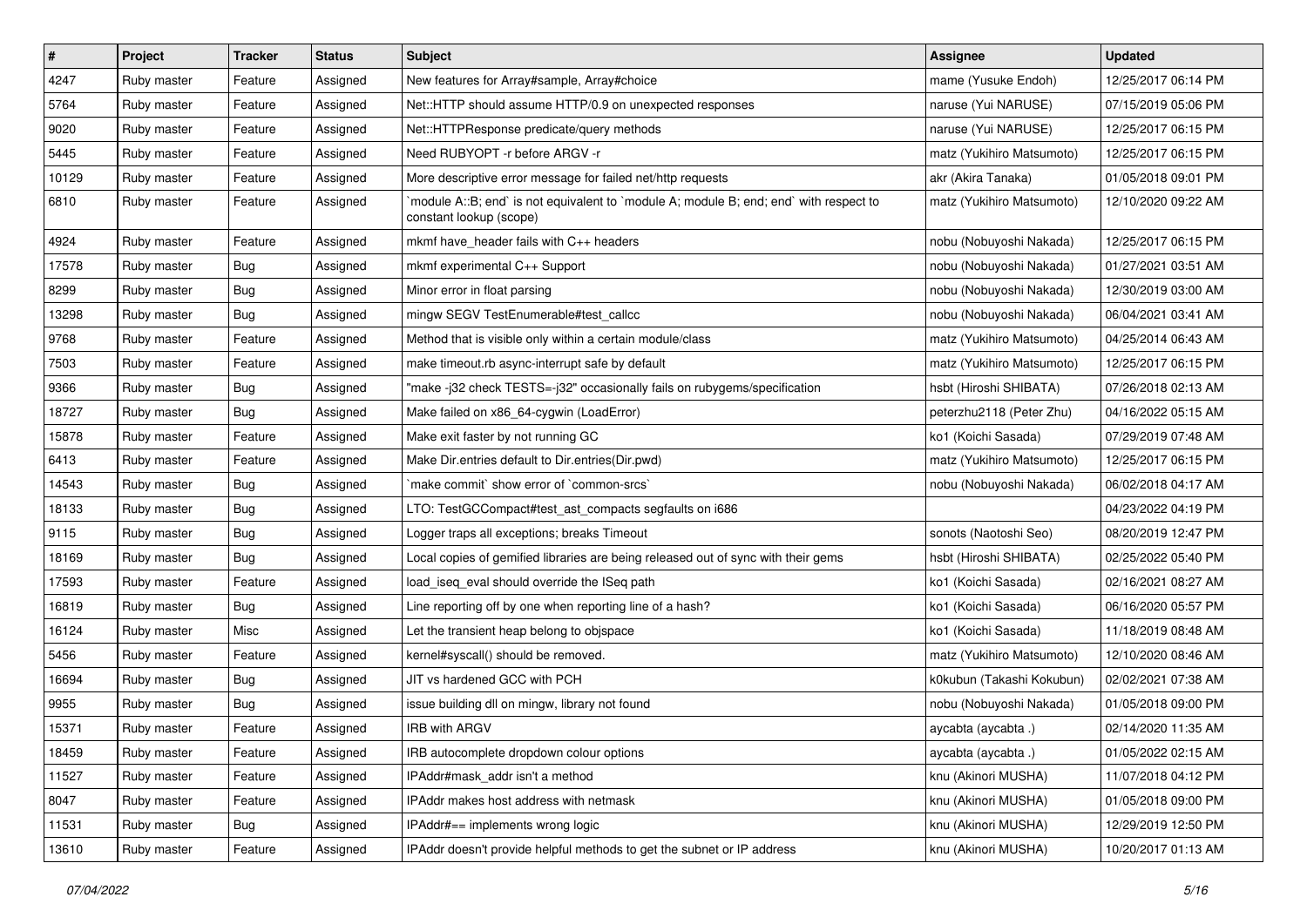| $\vert$ # | Project     | <b>Tracker</b> | <b>Status</b> | <b>Subject</b>                                                                                     | Assignee                          | <b>Updated</b>      |
|-----------|-------------|----------------|---------------|----------------------------------------------------------------------------------------------------|-----------------------------------|---------------------|
| 8445      | Ruby master | <b>Bug</b>     | Assigned      | IO.open and IO#set enconding does not support :fallback option                                     | akr (Akira Tanaka)                | 06/14/2022 06:02 AM |
| 5654      | Ruby master | Feature        | Assigned      | Introduce global lock to avoid concurrent require                                                  | nahi (Hiroshi Nakamura)           | 12/25/2017 06:15 PM |
| 6594      | Ruby master | Feature        | Assigned      | <b>Integrated Functor</b>                                                                          | matz (Yukihiro Matsumoto)         | 12/10/2020 08:53 AM |
| 5310      | Ruby master | Feature        | Assigned      | Integral objects                                                                                   | mrkn (Kenta Murata)               | 12/25/2017 06:15 PM |
| 4831      | Ruby master | Feature        | Assigned      | Integer#prime_factors                                                                              | yugui (Yuki Sonoda)               | 01/23/2018 08:09 AM |
| 16842     | Ruby master | Bug            | Assigned      | inspect` prints the UTF-8 character U+0085 (NEXT LINE) verbatim even though it is not<br>printable | duerst (Martin Dürst)             | 02/26/2021 05:43 AM |
| 9944      | Ruby master | <b>Bug</b>     | Assigned      | in ruby for windows in "system" a redirection to append a file works incorrectly                   | cruby-windows                     | 01/05/2018 09:00 PM |
| 7644      | Ruby master | Feature        | Assigned      | In refinements, change "using" keyword to a less generic word.                                     | matz (Yukihiro Matsumoto)         | 12/10/2020 08:49 AM |
| 15628     | Ruby master | Feature        | Assigned      | init inetsock internal should fallback to IPv4 if IPv6 is unreachable                              | Glass saga (Masaki<br>Matsushita) | 09/25/2020 05:42 AM |
| 16512     | Ruby master | Misc           | Assigned      | Improving `www.ruby-lang.org` reference by merging with `rubyreferences.github.io`                 | zverok (Victor Shepelev)          | 02/01/2022 12:28 PM |
| 13516     | Ruby master | Feature        | Assigned      | Improve the text of the circular require warning                                                   | nobu (Nobuyoshi Nakada)           | 08/31/2017 05:49 AM |
| 17111     | Ruby master | Feature        | Assigned      | Improve performance of Net::HTTPHeader#set form by 40%                                             | naruse (Yui NARUSE)               | 08/10/2020 05:36 AM |
| 7148      | Ruby master | Feature        | Assigned      | Improved Tempfile w/o DelegateClass                                                                | Glass_saga (Masaki<br>Matsushita) | 03/27/2019 09:51 AM |
| 8536      | Ruby master | Feature        | Assigned      | Implement is_numeric? family of methods                                                            | matz (Yukihiro Matsumoto)         | 12/25/2017 06:15 PM |
| 5064      | Ruby master | Feature        | Assigned      | HTTP user-agent class                                                                              | matz (Yukihiro Matsumoto)         | 12/25/2017 06:15 PM |
| 13508     | Ruby master | Feature        | Assigned      | How remove/refactor code related mathn library.                                                    | hsbt (Hiroshi SHIBATA)            | 12/25/2017 06:15 PM |
| 6277      | Ruby master | Feature        | Assigned      | Hash#convert key                                                                                   | matz (Yukihiro Matsumoto)         | 12/25/2017 06:15 PM |
| 7532      | Ruby master | Feature        | Assigned      | Hardcoded compiler location                                                                        | nobu (Nobuyoshi Nakada)           | 12/25/2017 06:15 PM |
| 12497     | Ruby master | Feature        | Assigned      | GMP version of divmod may be slower                                                                | akr (Akira Tanaka)                | 08/10/2016 03:11 AM |
| 10919     | Ruby master | Bug            | Assigned      | gem install] installs multipe platforms                                                            | hsbt (Hiroshi SHIBATA)            | 07/30/2019 07:44 AM |
| 13847     | Ruby master | Feature        | Assigned      | Gem activated problem for default gems                                                             |                                   | 12/10/2020 08:53 AM |
| 13388     | Ruby master | Feature        | Assigned      | gc.c: Add GC.get parameters and set parameters                                                     | ko1 (Koichi Sasada)               | 03/30/2017 10:52 AM |
| 8948      | Ruby master | Feature        | Assigned      | Frozen regex                                                                                       | matz (Yukihiro Matsumoto)         | 12/20/2020 07:15 PM |
| 17516     | Ruby master | Bug            | Assigned      | forking in a ractor causes Ruby to crash                                                           | ko1 (Koichi Sasada)               | 11/30/2021 05:26 AM |
| 18450     | Ruby master | Feature        | Assigned      | Force break in prettyprint                                                                         | akr (Akira Tanaka)                | 12/29/2021 02:02 PM |
| 8295      | Ruby master | Feature        | Assigned      | Float I Rational 0000000000000 BigDecimal 0000000                                                  | mrkn (Kenta Murata)               | 12/25/2017 06:15 PM |
| 14607     | Ruby master | Bug            | Assigned      | Fix use of the rb_profile_frames start parameter                                                   | ko1 (Koichi Sasada)               | 06/09/2022 06:12 AM |
| 6337      | Ruby master | Feature        | Assigned      | FileUtils#sync                                                                                     | matz (Yukihiro Matsumoto)         | 12/25/2017 06:15 PM |
| 6671      | Ruby master | Feature        | Assigned      | File.split all and File.split root                                                                 | matz (Yukihiro Matsumoto)         | 12/25/2017 06:15 PM |
| 6811      | Ruby master | Feature        | Assigned      | File, Dir and FileUtils should have bang-versions of singleton methods that fails silently         | matz (Yukihiro Matsumoto)         | 12/25/2017 06:15 PM |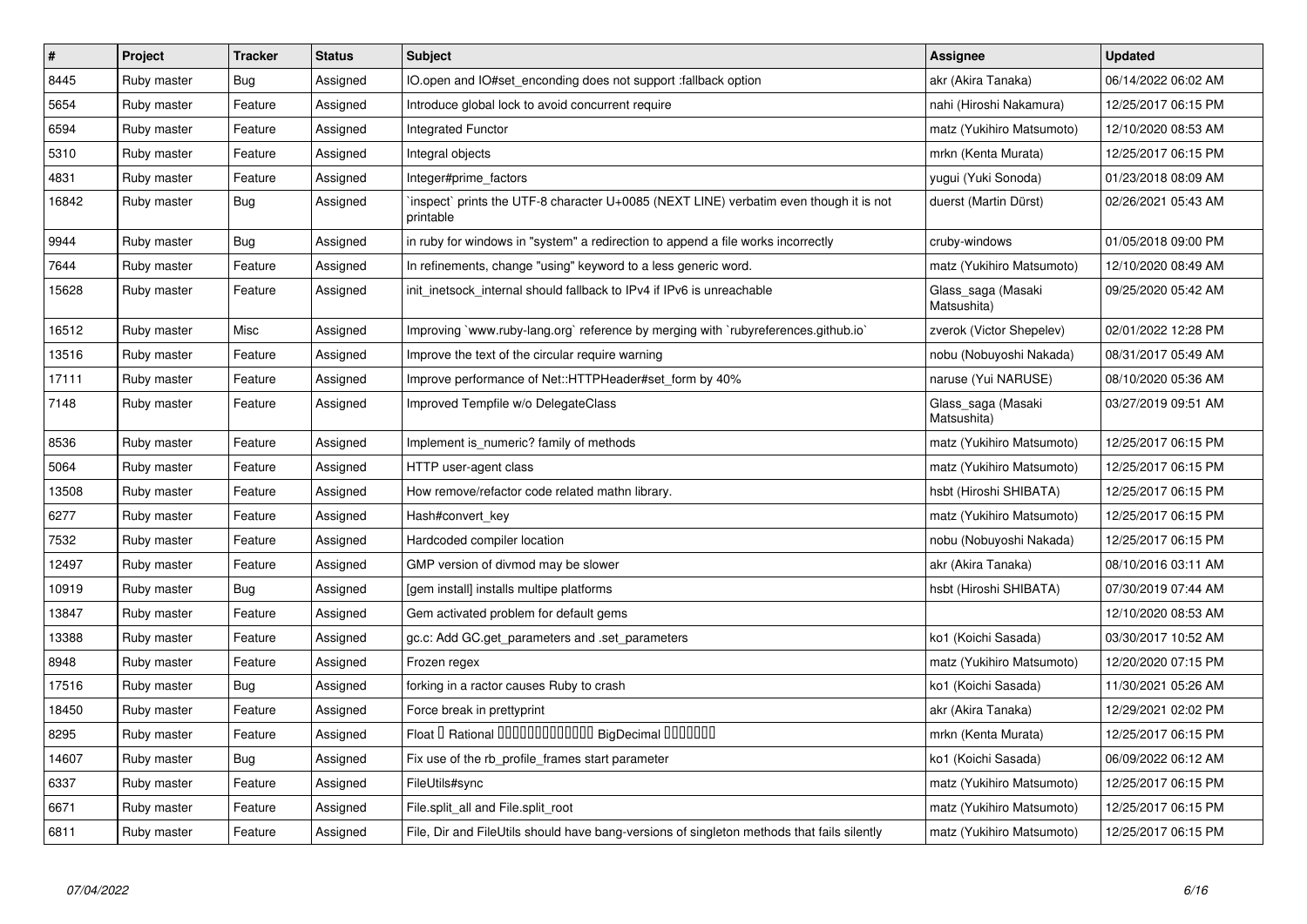| $\sharp$ | Project     | <b>Tracker</b> | <b>Status</b> | <b>Subject</b>                                                                | <b>Assignee</b>                       | <b>Updated</b>      |
|----------|-------------|----------------|---------------|-------------------------------------------------------------------------------|---------------------------------------|---------------------|
| 7518     | Ruby master | Feature        | Assigned      | Fiddle::Pointer#to_str and Fiddle::Pointer#to_int should be removed           | tenderlovemaking (Aaron<br>Patterson) | 08/15/2013 04:56 AM |
| 595      | Ruby master | Bug            | Assigned      | Fiber ignores ensure clause                                                   | ioquatix (Samuel Williams)            | 12/29/2019 10:37 AM |
| 17296    | Ruby master | Feature        | Assigned      | Feature: Pathname#chmod use FileUtils.chmod instead of File                   | akr (Akira Tanaka)                    | 08/30/2021 06:51 AM |
| 6376     | Ruby master | Feature        | Assigned      | Feature lookup and checking if feature is loaded                              | matz (Yukihiro Matsumoto)             | 12/25/2017 06:15 PM |
| 17297    | Ruby master | Feature        | Assigned      | Feature: Introduce Pathname.mktmpdir                                          | akr (Akira Tanaka)                    | 08/30/2021 06:51 AM |
| 17295    | Ruby master | Feature        | Assigned      | Feature: Create a directory and file with Pathname#touch                      | akr (Akira Tanaka)                    | 09/28/2021 01:20 AM |
| 17294    | Ruby master | Feature        | Assigned      | Feature: Allow method chaining with Pathname#mkpath Pathname#rmtree           | akr (Akira Tanaka)                    | 08/30/2021 06:52 AM |
| 10038    | Ruby master | Feature        | Assigned      | Extend ObjectSpace.dump to expose buffer addresses for String and Array       | tmm1 (Aman Karmani)                   | 01/05/2018 09:01 PM |
| 7121     | Ruby master | Feature        | Assigned      | Extending the use of `require'                                                | matz (Yukihiro Matsumoto)             | 12/25/2017 06:15 PM |
| 13604    | Ruby master | Feature        | Assigned      | Exposing alternative interface of readline                                    | aycabta (aycabta.)                    | 01/20/2020 05:34 AM |
| 11955    | Ruby master | Feature        | Assigned      | Expose Object that Receives logs in Logger                                    | sonots (Naotoshi Seo)                 | 11/09/2017 11:35 AM |
| 12543    | Ruby master | Feature        | Assigned      | explicit tail call syntax: foo() then return                                  | matz (Yukihiro Matsumoto)             | 04/18/2021 03:02 PM |
| 15806    | Ruby master | Misc           | Assigned      | Explicitly initialise encodings on init to remove branches on encoding lookup | nobu (Nobuyoshi Nakada)               | 08/29/2019 04:29 AM |
| 12656    | Ruby master | Feature        | Assigned      | Expand short paths with File.expand_path                                      | cruby-windows                         | 01/31/2018 02:31 PM |
| 8083     | Ruby master | Feature        | Assigned      | Exit status is limited to one-byte values which is invalid for Windows        | cruby-windows                         | 03/14/2013 08:26 PM |
| 7394     | Ruby master | Feature        | Assigned      | Enumerable#find ifnone parameter could be non-callable                        | nobu (Nobuyoshi Nakada)               | 02/10/2021 09:32 AM |
| 3608     | Ruby master | Feature        | Assigned      | Enhancing Pathname#each_child to be lazy                                      | akr (Akira Tanaka)                    | 12/25/2017 06:14 PM |
| 6308     | Ruby master | Feature        | Assigned      | Eliminate delegation from WeakRef                                             | matz (Yukihiro Matsumoto)             | 12/23/2021 11:40 PM |
| 3731     | Ruby master | Feature        | Assigned      | Easier Embedding API for Ruby                                                 | ko1 (Koichi Sasada)                   | 12/25/2017 06:14 PM |
| 15939    | Ruby master | Feature        | Assigned      | Dump symbols reference to their fstr in ObjectSpace.dump()                    | ko1 (Koichi Sasada)                   | 08/08/2019 09:38 PM |
| 14412    | Ruby master | Feature        | Assigned      | DRb UNIX on local machine: add support for getpeereid()                       | seki (Masatoshi Seki)                 | 01/28/2018 12:51 PM |
| 8782     | Ruby master | Bug            | Assigned      | Don't set rl_getc_function on editline                                        | kouji (Kouji Takao)                   | 01/05/2018 09:00 PM |
| 12020    | Ruby master | Feature        | Assigned      | Documenting Ruby memory model                                                 | ko1 (Koichi Sasada)                   | 12/23/2021 11:40 PM |
| 13622    | Ruby master | Misc           | Assigned      | Documentation missing                                                         | stomar (Marcus Stollsteimer)          | 06/03/2017 07:27 AM |
| 9235     | Ruby master | Feature        | Assigned      | Documentation for commercial support                                          | zzak (Zachary Scott)                  | 08/10/2019 02:55 PM |
| 15047    | Ruby master | Feature        | Assigned      | Documentation and more functions for Hash functions in C API                  |                                       | 03/20/2019 01:24 AM |
| 2324     | Ruby master | Feature        | Assigned      | Dir instance methods for relative path                                        | nobu (Nobuyoshi Nakada)               | 12/25/2017 05:58 PM |
| 13577    | Ruby master | Feature        | Assigned      | Digest file accidentally receives File object but uses file path              | nobu (Nobuyoshi Nakada)               | 05/20/2017 06:50 PM |
| 16630    | Ruby master | Misc           | Assigned      | Deprecate pub/ruby/*snapshot* and use pub/ruby/snapshot/* instead             | matz (Yukihiro Matsumoto)             | 02/27/2020 09:52 AM |
| 9136     | Ruby master | Misc           | Assigned      | Deprecated Enumerator.new(object, method) bad for BasicObject                 | zzak (Zachary Scott)                  | 11/23/2013 03:58 AM |
| 7739     | Ruby master | Feature        | Assigned      | Define Hash#  as Hash#reverse_merge in Rails                                  | matz (Yukihiro Matsumoto)             | 12/25/2017 06:15 PM |
| 18381    | Ruby master | Bug            | Assigned      | Default vs Bundled gems                                                       | hsbt (Hiroshi SHIBATA)                | 12/15/2021 11:09 AM |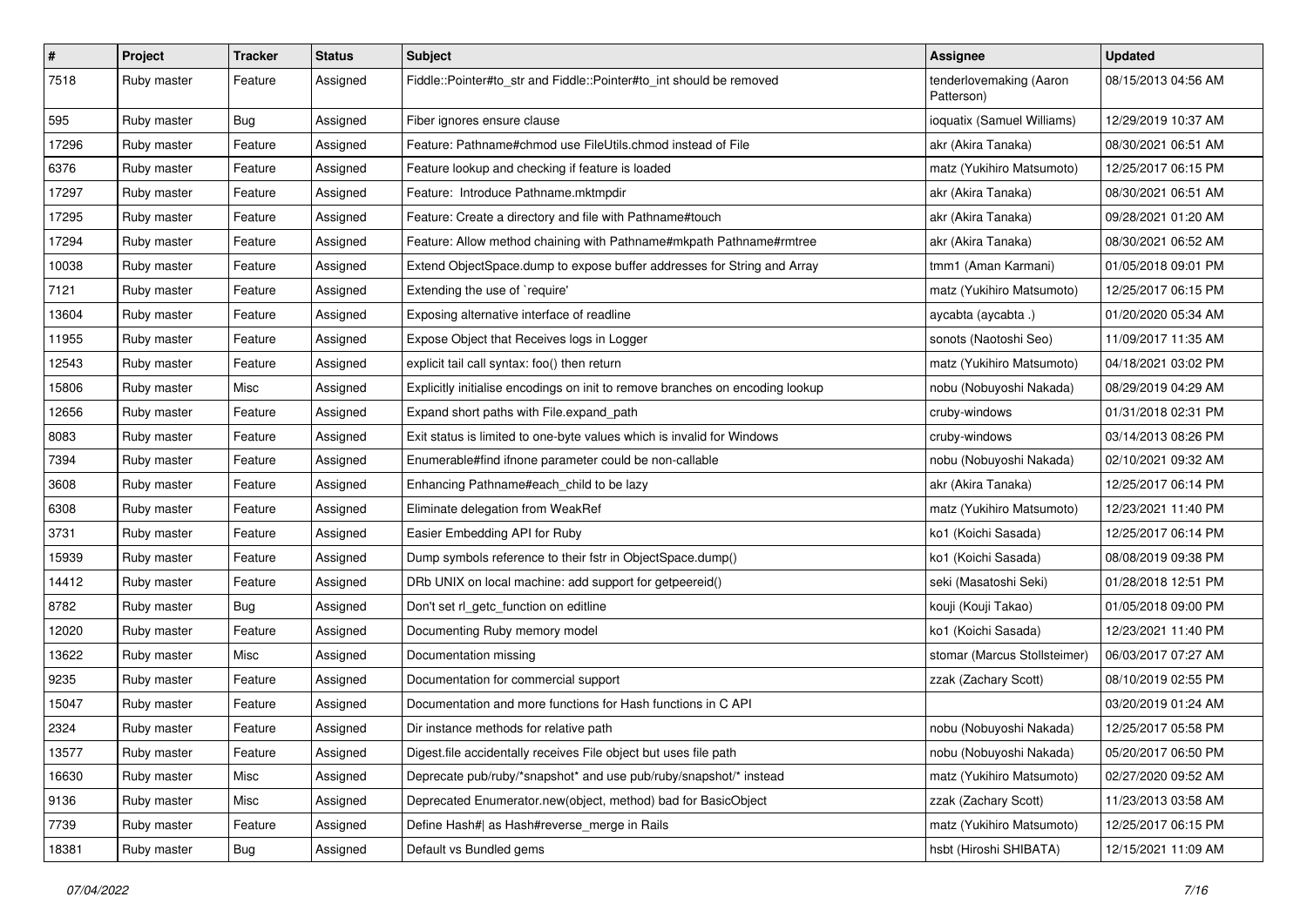| $\sharp$ | Project     | <b>Tracker</b> | <b>Status</b> | <b>Subject</b>                                                                                                                                   | Assignee                  | <b>Updated</b>      |
|----------|-------------|----------------|---------------|--------------------------------------------------------------------------------------------------------------------------------------------------|---------------------------|---------------------|
| 4514     | Ruby master | Feature        | Assigned      | #deep_clone and #deep_dup for Objects                                                                                                            | matz (Yukihiro Matsumoto) | 12/25/2017 06:14 PM |
| 18773    | Ruby master | Feature        | Assigned      | deconstruct to receive a range                                                                                                                   | ktsj (Kazuki Tsujimoto)   | 07/03/2022 06:04 PM |
| 6360     | Ruby master | Bug            | Assigned      | Debug information build even without requesting it                                                                                               | nobu (Nobuyoshi Nakada)   | 01/05/2018 09:00 PM |
| 6590     | Ruby master | Feature        | Assigned      | Dealing with bigdecimal, etc gems in JRuby                                                                                                       | hsbt (Hiroshi SHIBATA)    | 05/15/2019 08:33 PM |
| 13999    | Ruby master | <b>Bug</b>     | Assigned      | Cygwin DDD ripper_state_lex.rb DDDDDDDD                                                                                                          | cruby-cygwin              | 05/19/2022 08:20 AM |
| 5129     | Ruby master | Feature        | Assigned      | Create a core class "FileArray" and make "ARGF" its instance                                                                                     | matz (Yukihiro Matsumoto) | 01/23/2018 02:02 PM |
| 12848    | Ruby master | Feature        | Assigned      | Crazy idea: Allow regex definition for methods (Do not take it seriously please)                                                                 |                           | 10/18/2016 12:17 AM |
| 16805    | Ruby master | Misc           | Assigned      | Coroutine's license is unclear                                                                                                                   | ReiOdaira (Rei Odaira)    | 07/01/2021 10:09 PM |
| 8850     | Ruby master | Feature        | Assigned      | Convert Rational to decimal string                                                                                                               | matz (Yukihiro Matsumoto) | 12/25/2017 06:15 PM |
| 7314     | Ruby master | Feature        | Assigned      | Convert Proc to Lambda doesn't work in MRI                                                                                                       | matz (Yukihiro Matsumoto) | 05/21/2016 09:15 AM |
| 16951    | Ruby master | Bug            | Assigned      | Consistently referer dependencies                                                                                                                | hsbt (Hiroshi SHIBATA)    | 06/17/2021 06:15 AM |
| 10560    | Ruby master | Misc           | Assigned      | confusion between $x=x+y$ , $x+=y$ , x.concat(y) and y.each{ $ z $ x< <z}< td=""><td>zzak (Zachary Scott)</td><td>01/05/2018 09:02 PM</td></z}<> | zzak (Zachary Scott)      | 01/05/2018 09:02 PM |
| 16836    | Ruby master | <b>Bug</b>     | Assigned      | configure-time LDFLAGS leak into ruby pkg-config file                                                                                            | nobu (Nobuyoshi Nakada)   | 08/14/2021 09:10 AM |
| 9010     | Ruby master | <b>Bug</b>     | Assigned      | /configure --prefix= cannot handle directories with spaces                                                                                       | nobu (Nobuyoshi Nakada)   | 04/26/2021 10:38 PM |
| 6695     | Ruby master | Feature        | Assigned      | Configuration for Thread/Fiber creation                                                                                                          | ko1 (Koichi Sasada)       | 12/25/2017 06:15 PM |
| 7086     | Ruby master | Feature        | Assigned      | ConditionVariable#wait has meaningless return value                                                                                              | kosaki (Motohiro KOSAKI)  | 12/25/2017 06:15 PM |
| 7087     | Ruby master | Feature        | Assigned      | ::ConditionVariable#wait does not work with Monitor because Monitor#sleep does not exist                                                         | matz (Yukihiro Matsumoto) | 12/25/2017 06:15 PM |
| 5179     | Ruby master | Bug            | Assigned      | Complex#rationalize and to_r with approximate zeros                                                                                              | mrkn (Kenta Murata)       | 01/17/2020 03:00 AM |
| 6611     | Ruby master | Feature        | Assigned      | Comments requested on implementation of set_parse_func                                                                                           | matz (Yukihiro Matsumoto) | 12/25/2017 06:15 PM |
| 8839     | Ruby master | Feature        | Assigned      | Class and module should return the class or module that was opened                                                                               | matz (Yukihiro Matsumoto) | 12/28/2015 08:36 AM |
| 15487    | Ruby master | Misc           | Assigned      | Clarify default gems maintanance policy                                                                                                          | hsbt (Hiroshi SHIBATA)    | 12/30/2018 08:42 PM |
| 17720    | Ruby master | Misc           | Assigned      | Cirrus CI to check non-x86_64 architecture cases by own machines                                                                                 | jaruga (Jun Aruga)        | 09/26/2021 10:24 AM |
| 13534    | Ruby master | Feature        | Assigned      | Checking installation results of default gems                                                                                                    | hsbt (Hiroshi SHIBATA)    | 07/26/2018 02:16 AM |
| 13252    | Ruby master | Feature        | Assigned      | C API for creating strings without copying                                                                                                       | ko1 (Koichi Sasada)       | 04/17/2017 07:22 AM |
| 18790    | Ruby master | Bug            | Assigned      | cannot load such file -- digest (LoadError)                                                                                                      | hsbt (Hiroshi SHIBATA)    | 06/06/2022 12:41 AM |
| 18808    | Ruby master | <b>Bug</b>     | Assigned      | Cannot compile ruby 3.1.2 on powerpc64le-linux without disabling the jit features                                                                | k0kubun (Takashi Kokubun) | 06/20/2022 10:40 AM |
| 12813    | Ruby master | Feature        | Assigned      | Calling chunk_while, slice_after, slice_before, slice_when with no block                                                                         | matz (Yukihiro Matsumoto) | 12/06/2016 12:58 PM |
| 9189     | Ruby master | Bug            | Assigned      | Build failure on Windows in case of nonascii TEMP environment.                                                                                   |                           | 01/05/2018 09:00 PM |
| 15499    | Ruby master | Bug            | Assigned      | Breaking behavior on ruby 2.6: rb_thread_call_without_gvl doesn't invoke unblock_function<br>when used on the main thread                        | ko1 (Koichi Sasada)       | 01/05/2021 02:24 AM |
| 17882    | Ruby master | Bug            | Assigned      | bootstraptest/test_ractor.rb:224 segfaults on Cygwin                                                                                             | cruby-cygwin              | 05/19/2022 08:20 AM |
| 18677    | Ruby master | <b>Bug</b>     | Assigned      | BigDecimal#power (**) returns FloatDomainError when passing an infinite parameter                                                                | mrkn (Kenta Murata)       | 04/20/2022 02:04 AM |
| 6857     | Ruby master | Feature        | Assigned      | bigdecimal/math BigMath.E/BigMath.exp R. P. Feynman inspired optimization                                                                        | mrkn (Kenta Murata)       | 12/25/2017 06:15 PM |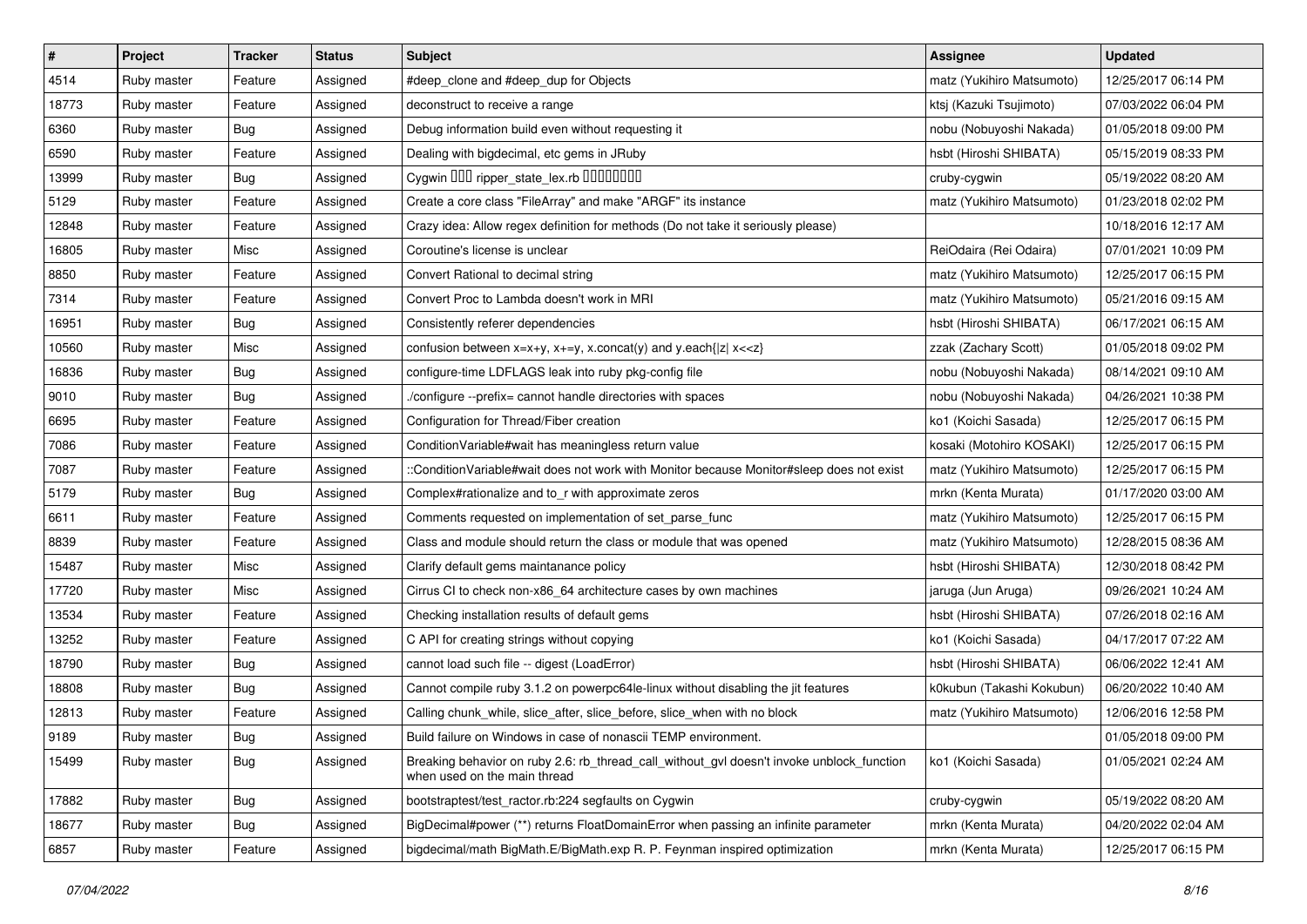| $\sharp$ | Project     | <b>Tracker</b> | <b>Status</b> | <b>Subject</b>                                                                         | <b>Assignee</b>                   | <b>Updated</b>      |
|----------|-------------|----------------|---------------|----------------------------------------------------------------------------------------|-----------------------------------|---------------------|
| 17664    | Ruby master | <b>Bug</b>     | Assigned      | Behavior of sockets changed in Ruby 3.0 to non-blocking                                | ioquatix (Samuel Williams)        | 07/12/2021 10:28 AM |
| 4539     | Ruby master | Feature        | Assigned      | Array#zip_with                                                                         | matz (Yukihiro Matsumoto)         | 11/28/2019 08:23 AM |
| 5133     | Ruby master | Feature        | Assigned      | Array#unzip as an alias of Array#transpose                                             | mrkn (Kenta Murata)               | 12/25/2017 06:15 PM |
| 9023     | Ruby master | Feature        | Assigned      | Array#tail                                                                             | matz (Yukihiro Matsumoto)         | 12/23/2021 11:40 PM |
| 16350    | Ruby master | Feature        | Assigned      | ArithmeticSequence#member? can result in infinite loop                                 | mrkn (Kenta Murata)               | 05/29/2020 10:26 PM |
| 7132     | Ruby master | Feature        | Assigned      | Alternation between named / ordered method arguments and aliases for method arguments. | matz (Yukihiro Matsumoto)         | 12/25/2017 06:15 PM |
| 8959     | Ruby master | Feature        | Assigned      | Allow top level prepend                                                                | nobu (Nobuyoshi Nakada)           | 10/16/2013 03:22 AM |
| 5434     | Ruby master | Feature        | Assigned      | Allow per-class whitelisting of methods safe to expose through DRb                     | seki (Masatoshi Seki)             | 12/25/2017 06:15 PM |
| 18408    | Ruby master | Feature        | Assigned      | Allow pattern match to set instance variables                                          | ktsj (Kazuki Tsujimoto)           | 01/26/2022 07:07 PM |
| 12281    | Ruby master | Feature        | Assigned      | Allow lexically scoped use of refinements with `using {}` block syntax                 | shugo (Shugo Maeda)               | 06/13/2016 07:44 AM |
| 2631     | Ruby master | Feature        | Assigned      | Allow IO#reopen to take a block                                                        | Glass_saga (Masaki<br>Matsushita) | 05/24/2018 01:22 PM |
| 8678     | Ruby master | Feature        | Assigned      | Allow invalid string to work with regexp                                               | matz (Yukihiro Matsumoto)         | 01/05/2018 09:00 PM |
| 5617     | Ruby master | Feature        | Assigned      | Allow install RubyGems into dediceted directory                                        | hsbt (Hiroshi SHIBATA)            | 05/16/2018 09:15 AM |
| 7436     | Ruby master | Feature        | Assigned      | Allow for a "granularity" flag for backtrace_locations                                 | matz (Yukihiro Matsumoto)         | 12/25/2017 06:15 PM |
| 13821    | Ruby master | Feature        | Assigned      | Allow fibers to be resumed across threads                                              | ko1 (Koichi Sasada)               | 02/15/2019 10:09 AM |
| 6452     | Ruby master | Feature        | Assigned      | Allow extend to override class methods                                                 | matz (Yukihiro Matsumoto)         | 12/10/2020 08:53 AM |
| 5582     | Ruby master | Feature        | Assigned      | Allow clone of singleton methods on a BasicObject                                      | matz (Yukihiro Matsumoto)         | 12/25/2017 06:15 PM |
| 8016     | Ruby master | Feature        | Assigned      | Alias __FILE__ and __LINE__ as methods                                                 | matz (Yukihiro Matsumoto)         | 12/25/2017 06:15 PM |
| 5945     | Ruby master | Feature        | Assigned      | Add the ability to mark a at_exit as process-local.                                    | matz (Yukihiro Matsumoto)         | 10/10/2018 08:29 AM |
| 14917    | Ruby master | Misc           | Assigned      | Add RDoc documents to tar ball                                                         | aycabta (aycabta.)                | 07/21/2018 09:29 AM |
| 5461     | Ruby master | Feature        | Assigned      | Add pipelining to Net::HTTP                                                            | naruse (Yui NARUSE)               | 12/25/2017 06:15 PM |
| 6842     | Ruby master | Feature        | Assigned      | Add Optional Arguments to String#strip                                                 | matz (Yukihiro Matsumoto)         | 08/24/2016 05:50 AM |
| 8576     | Ruby master | Feature        | Assigned      | Add optimized method type for constant value methods                                   | ko1 (Koichi Sasada)               | 12/25/2017 06:15 PM |
| 4818     | Ruby master | Feature        | Assigned      | Add method marshalable?                                                                | matz (Yukihiro Matsumoto)         | 12/25/2017 06:15 PM |
| 14476    | Ruby master | Feature        | Assigned      | Adding same_all? for checking whether all items in an Array are same                   | mrkn (Kenta Murata)               | 08/28/2020 01:10 PM |
| 7362     | Ruby master | Feature        | Assigned      | Adding Pathname#start_with?                                                            | akr (Akira Tanaka)                | 12/25/2017 06:15 PM |
| 10481    | Ruby master | Feature        | Assigned      | Add "if" and "unless" clauses to rescue statements                                     | matz (Yukihiro Matsumoto)         | 01/18/2015 02:46 PM |
| 8960     | Ruby master | Feature        | Assigned      | Add Exception#backtrace locations                                                      | ko1 (Koichi Sasada)               | 11/25/2016 02:15 PM |
| 5970     | Ruby master | Feature        | Assigned      | Add Enumerable#join with same semantics as Array#join                                  | matz (Yukihiro Matsumoto)         | 12/25/2017 06:15 PM |
| 16937    | Ruby master | Feature        | Assigned      | Add DNS over HTTP to Resolv                                                            | akr (Akira Tanaka)                | 12/10/2020 09:15 AM |
| 14066    | Ruby master | Feature        | Assigned      | Add CAA DNS RR on Resolv                                                               | akr (Akira Tanaka)                | 11/10/2017 06:50 AM |
| 16012    | Ruby master | Feature        | Assigned      | Add a (small) test-install suite?                                                      | hsbt (Hiroshi SHIBATA)            | 07/30/2019 08:13 AM |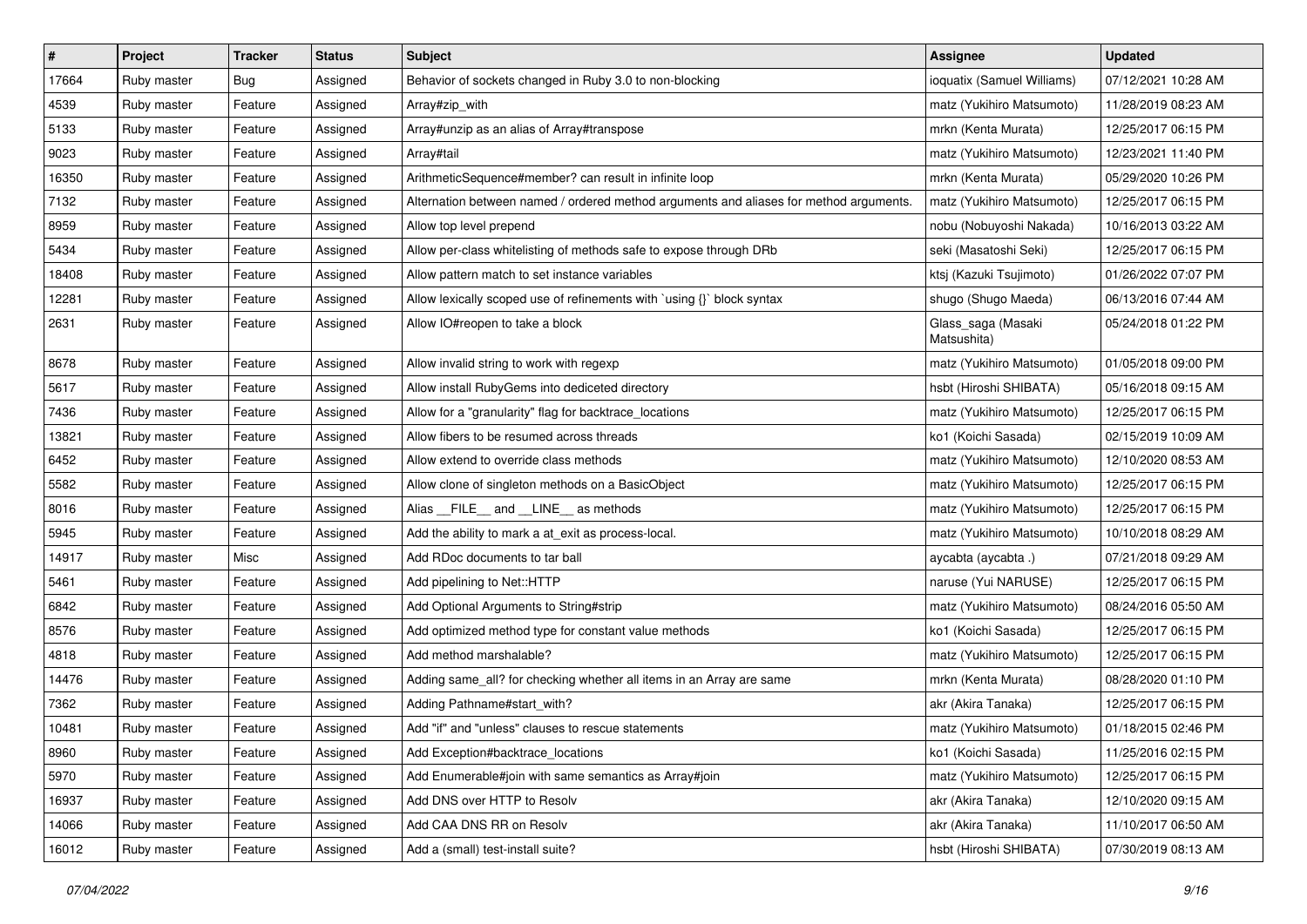| $\vert$ # | Project     | <b>Tracker</b> | <b>Status</b> | <b>Subject</b>                                                                                                     | Assignee                              | <b>Updated</b>      |
|-----------|-------------|----------------|---------------|--------------------------------------------------------------------------------------------------------------------|---------------------------------------|---------------------|
| 6309      | Ruby master | Feature        | Assigned      | Add a reference queue for weak references                                                                          | matz (Yukihiro Matsumoto)             | 08/23/2020 09:07 PM |
| 6973      | Ruby master | Feature        | Assigned      | Add an #integral? method to Numeric to test for whole-number values                                                | mrkn (Kenta Murata)                   | 12/25/2017 06:15 PM |
| 6682      | Ruby master | Feature        | Assigned      | Add a method to return an instance attached by a singleton class                                                   | shyouhei (Shyouhei Urabe)             | 12/25/2017 06:15 PM |
| 8042      | Ruby master | Feature        | Assigned      | Add Addrinfo#socket to create a socket that is not connected or bound                                              | matz (Yukihiro Matsumoto)             | 12/25/2017 06:15 PM |
| 17676     | Ruby master | <b>Bug</b>     | Assigned      | Accessing ENV from Ractor raises IsolationError                                                                    | ko1 (Koichi Sasada)                   | 03/09/2021 02:37 AM |
| 15166     | Ruby master | Feature        | Assigned      | 2.5 times faster implementation than current gcd implmentation                                                     | watson1978 (Shizuo Fujita)            | 04/26/2019 09:12 PM |
| 8061      | Ruby master | Feature        | Open          | 000000000000000                                                                                                    | matz (Yukihiro Matsumoto)             | 12/25/2017 06:15 PM |
| 14800     | Ruby master | Feature        | Open          | Zlib::GzipReader#read does not support 2nd argument                                                                |                                       | 08/26/2019 07:49 PM |
| 18454     | Ruby master | <b>Bug</b>     | Open          | YJIT slowing down key Discourse benchmarks                                                                         |                                       | 01/04/2022 08:45 AM |
| 18440     | Ruby master | Feature        | Open          | YJIT is enabled if any YJIT tuning options are set                                                                 |                                       | 12/30/2021 08:17 PM |
| 14625     | Ruby master | Feature        | Open          | yield_self accepts an argument, calling to_proc                                                                    |                                       | 03/30/2018 06:52 AM |
| 9401      | Ruby master | Feature        | Open          | Yet another syntax for literal anonymous functions (lambdas)                                                       |                                       | 12/23/2021 11:43 PM |
| 7788      | Ruby master | Feature        | Open          | YAML Tag Schema Support                                                                                            | tenderlovemaking (Aaron<br>Patterson) | 12/25/2017 06:15 PM |
| 14037     | Ruby master | Misc           | Open          | Writing doxygen document comments to static functions                                                              |                                       | 10/21/2017 07:48 AM |
| 11781     | Ruby master | Feature        | Open          | Would it be possible to alias .prepend() towards .unshift() for class Array by default?                            |                                       | 12/09/2015 12:46 PM |
| 16128     | Ruby master | Feature        | Open          | Would it be possible for ruby to warn about case/when menu options separated by a trailing,<br>but accidental ','? |                                       | 08/26/2019 09:56 AM |
| 14723     | Ruby master | Feature        | Open          | [WIP] sleepy GC                                                                                                    |                                       | 05/18/2018 09:13 AM |
| 15247     | Ruby master | <b>Bug</b>     | Open          | Windows - TEMP folder, non 8.3 & drive, fails & errors in test-all (ruby & rdoc)                                   |                                       | 10/23/2018 05:02 PM |
| 13644     | Ruby master | <b>Bug</b>     | Open          | Windows - Setting Time.now                                                                                         |                                       | 06/11/2017 03:43 AM |
| 18737     | Ruby master | Bug            | Open          | Windows 'require' is case independent                                                                              |                                       | 04/22/2022 06:18 PM |
| 18359     | Ruby master | <b>Bug</b>     | Open          | [Windows MinGW] warning Please include winsock2.h before windows.h                                                 |                                       | 11/23/2021 05:07 PM |
| 18794     | Ruby master | Bug            | Open          | Windows - intermittent SEGV TestObjSpace#test_reachable_objects_during_iteration                                   |                                       | 06/30/2022 11:13 PM |
| 14348     | Ruby master | Feature        | Open          | win32ole: enable using coclass-es with multiple IDispatch implementations                                          |                                       | 01/10/2018 11:35 AM |
| 14640     | Ruby master | <b>Bug</b>     | Open          | [win32] File.realpath treats a relative path with a drive letter as an absolute path.                              | cruby-windows                         | 12/10/2018 07:09 AM |
| 9909      | Ruby master | Feature        | Open          | why shouldn't constant lookup check the nesting of module's name                                                   |                                       | 06/07/2014 02:18 AM |
| 17550     | Ruby master | Feature        | Open          | Why no function to get all subdirectories of a directory?                                                          |                                       | 01/18/2021 08:57 AM |
| 10983     | Ruby master | Misc           | Open          | Why blocks make Ruby methods 439% slower?                                                                          |                                       | 11/10/2015 06:21 AM |
| 15764     | Ruby master | <b>Bug</b>     | Open          | Whitespace and control characters should not be permitted in tokens                                                | matz (Yukihiro Matsumoto)             | 04/22/2019 07:48 AM |
| 16464     | Ruby master | Misc           | Open          | Which core objects should support deconstruct/deconstruct_keys?                                                    |                                       | 12/30/2019 07:54 AM |
| 18291     | Ruby master | Feature        | Open          | When use $=$ with named group, if regex is on the right side, variable not defined.                                |                                       | 11/06/2021 12:36 PM |
| 14825     | Ruby master | Misc           | Open          | When redefining `attr_xx` methods the visibility becomes `public`                                                  |                                       | 06/05/2018 05:57 AM |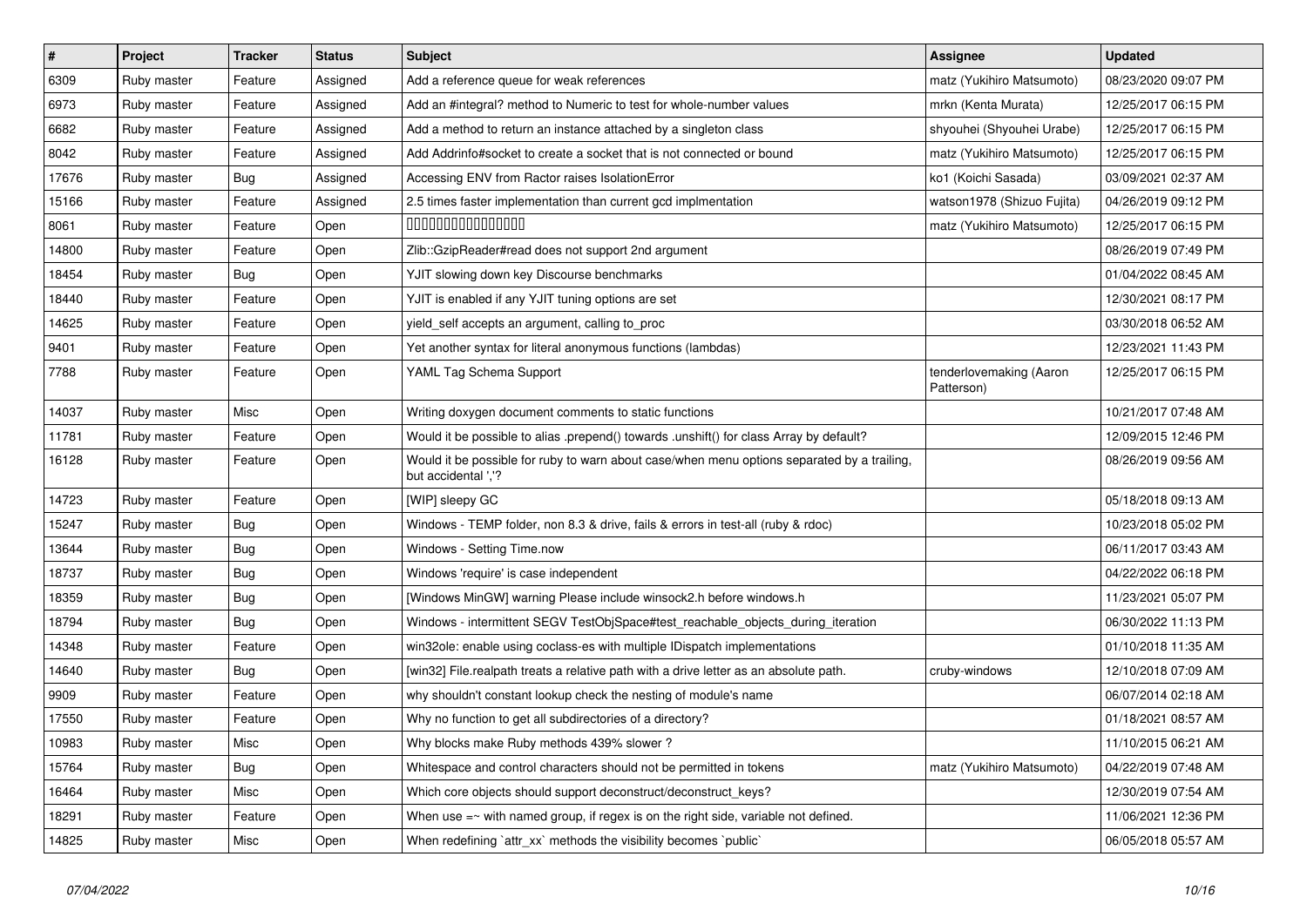| $\vert$ # | Project     | <b>Tracker</b> | <b>Status</b> | Subject                                                                                                                           | Assignee                       | <b>Updated</b>      |
|-----------|-------------|----------------|---------------|-----------------------------------------------------------------------------------------------------------------------------------|--------------------------------|---------------------|
| 17617     | Ruby master | Bug            | Open          | When a Ractor's incoming port is closed, Ractor.receive_if does not raise<br>Ractor::ClosedError, but instead blocks indefinitely | ko1 (Koichi Sasada)            | 09/14/2021 01:40 AM |
| 18587     | Ruby master | Misc           | Open          | What was the reason behind Ruby choosing SipHash for Hash?                                                                        |                                | 02/17/2022 12:02 AM |
| 16396     | Ruby master | Misc           | Open          | What is the reason for this behaviour of Find.find?                                                                               |                                | 12/09/2019 02:51 PM |
| 18352     | Ruby master | Misc           | Open          | What is the Hash#grep expected?                                                                                                   |                                | 11/28/2021 10:39 PM |
| 16157     | Ruby master | Misc           | Open          | What is the correct and *portable* way to do generic delegation?                                                                  |                                | 10/15/2019 04:28 PM |
| 14190     | Ruby master | Misc           | Open          | What are the semantics of \$SAFE?                                                                                                 |                                | 12/15/2017 10:28 PM |
| 16188     | Ruby master | Misc           | Open          | What are the performance implications of the new keyword arguments in 2.7 and 3.0?                                                | jeremyevans0 (Jeremy<br>Evans) | 11/27/2019 04:45 PM |
| 18247     | Ruby master | Bug            | Open          | weird results for `Array#slice` or `Array#[]` with argument of type<br>`Enumerator::ArithmeticSequence`                           |                                | 03/30/2022 11:05 PM |
| 16971     | Ruby master | Feature        | Open          | weak_ref&.some_method should behave like object&.some_method                                                                      |                                | 06/19/2020 03:17 PM |
| 16959     | Ruby master | Bug            | Open          | Weakmap has specs and third-party usage despite being a private API                                                               |                                | 06/13/2020 08:54 PM |
| 7840      | Ruby master | Bug            | Open          | -Wdeclaration-after-statement is valid for C/ObiC but not for C++                                                                 | nobu (Nobuyoshi Nakada)        | 06/02/2020 04:41 PM |
| 9724      | Ruby master | Misc           | Open          | Warnings in Ruby: allow per-file directives to i.e. suppress warnings                                                             |                                | 04/10/2014 06:21 PM |
| 15817     | Ruby master | Feature        | Open          | Warnings for undef method and remove method on initialize()                                                                       |                                | 05/02/2019 09:11 AM |
| 16755     | Ruby master | Feature        | Open          | warning: `if' at the end of line without an expression                                                                            |                                | 04/03/2020 11:28 PM |
| 10728     | Ruby master | Feature        | Open          | Warning for Fixnum#size to use RbConfig::SIZEOF['long']                                                                           |                                | 01/11/2015 04:23 PM |
| 9613      | Ruby master | Feature        | Open          | Warn about unsafe ossl ciphers                                                                                                    |                                | 09/13/2015 03:27 AM |
| 16507     | Ruby master | Misc           | Open          | $=$ vs include? or match?                                                                                                         |                                | 01/12/2020 11:27 PM |
| 12589     | Ruby master | Feature        | Open          | VM performance improvement proposal                                                                                               |                                | 02/20/2018 05:00 AM |
| 8404      | Ruby master | Feature        | Open          | virtual, hooked or read only global variabels for ruby only code too                                                              |                                | 05/14/2013 09:19 PM |
| 14602     | Ruby master | Feature        | Open          | Version of dig that raises error if a key is not present                                                                          |                                | 05/25/2022 12:02 PM |
| 18376     | Ruby master | Feature        | Open          | Version comparison API                                                                                                            |                                | 12/30/2021 10:33 AM |
| 12114     | Ruby master | Feature        | Open          | $\texttt{SVERBOSE}$ = true is being ignored                                                                                       |                                | 02/26/2016 02:00 PM |
| 18795     | Ruby master | Bug            | Open          | Verbose GC debug output with -DRGENGC_DEBUG=5 causes a crash                                                                      |                                | 06/08/2022 08:24 AM |
| 9174      | Ruby master | Feature        | Open          | value receiving block for Hash#has key?                                                                                           |                                | 11/29/2013 06:33 AM |
| 14079     | Ruby master | Feature        | Open          | Validate argument list without calling method                                                                                     |                                | 11/07/2017 03:20 AM |
| 12086     | Ruby master | Feature        | Open          | using: option for instance_eval etc.                                                                                              |                                | 12/29/2019 07:46 PM |
| 12435     | Ruby master | Feature        | Open          | Using connect nonblock to open TCP connections in Net::HTTP#connect                                                               |                                | 06/06/2016 12:42 AM |
| 10371     | Ruby master | Feature        | Open          | Use Thread#handle interrupt in MonitorMixin                                                                                       |                                | 12/23/2021 11:43 PM |
| 16684     | Ruby master | Feature        | Open          | Use the word "to" instead of "from" in backtrace                                                                                  |                                | 04/10/2020 07:58 AM |
| 12928     | Ruby master | Feature        | Open          | Use socket conect_timeout in net stdlib for open_timeout                                                                          |                                | 12/02/2019 09:20 PM |
| 18369     | Ruby master | Feature        | Open          | users.detect(:name, "Dorian") as shorthand for users.detect {  user  user.name == "Dorian" }                                      |                                | 12/03/2021 02:23 PM |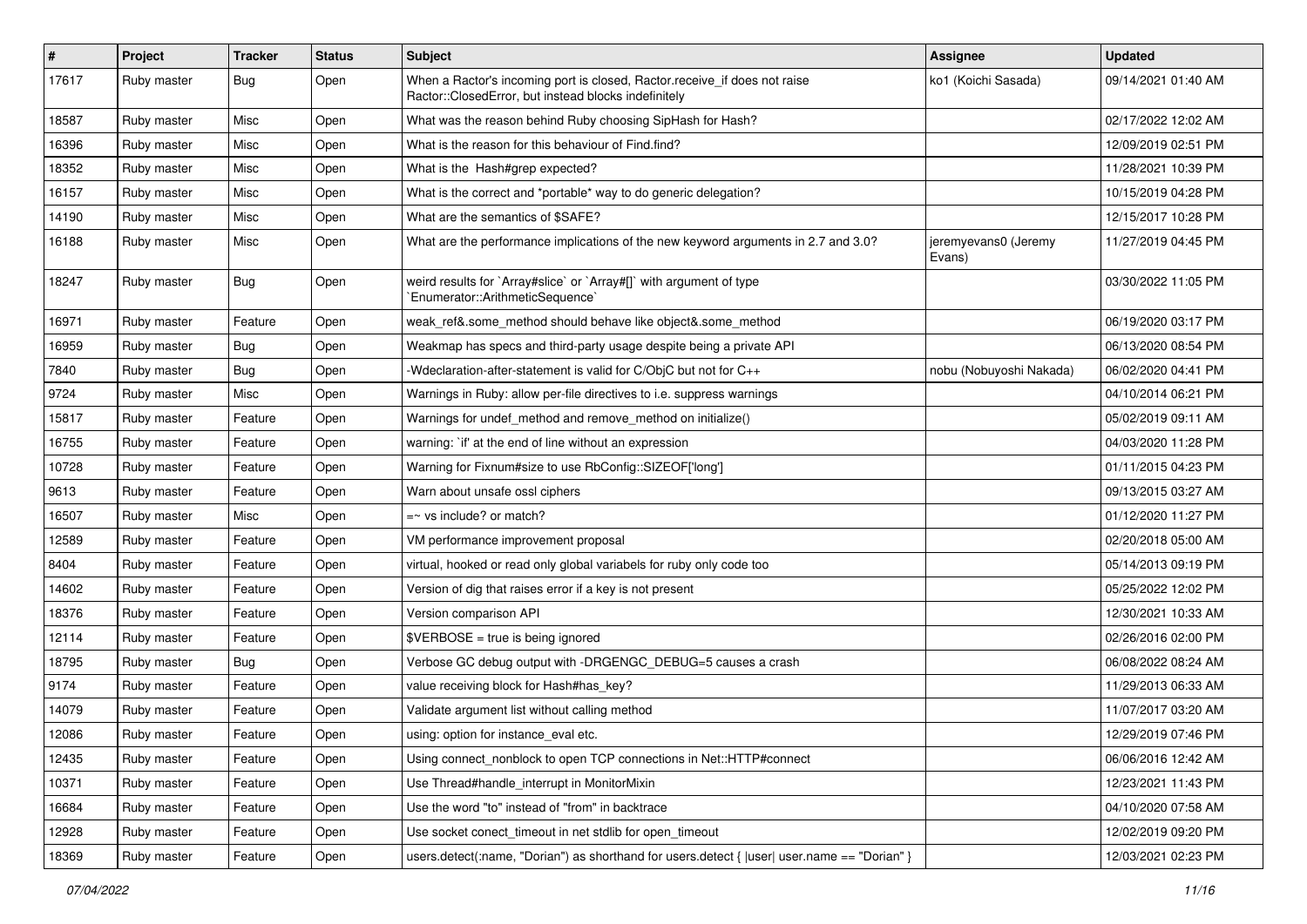| $\vert$ # | Project     | <b>Tracker</b> | <b>Status</b> | <b>Subject</b>                                                                        | <b>Assignee</b>       | <b>Updated</b>      |
|-----------|-------------|----------------|---------------|---------------------------------------------------------------------------------------|-----------------------|---------------------|
| 10755     | Ruby master | Feature        | Open          | Use rb_define_alias instead of rb_define_method for rb_cHash                          |                       | 07/27/2021 11:09 AM |
| 18740     | Ruby master | Bug            | Open          | Use of rightward assignment changes line number needed for line-targeted TracePoint   |                       | 04/27/2022 09:56 AM |
| 14718     | Ruby master | Feature        | Open          | Use jemalloc by default?                                                              |                       | 03/25/2020 06:38 PM |
| 13881     | Ruby master | Feature        | Open          | Use getcontext/setcontext on OS X                                                     |                       | 09/08/2017 09:13 AM |
| 10251     | Ruby master | Feature        | Open          | URI: Support wildcards (globbing) in no_proxy                                         |                       | 12/16/2015 05:22 AM |
| 14411     | Ruby master | Feature        | Open          | URI#secure?                                                                           |                       | 02/11/2018 03:44 PM |
| 12852     | Ruby master | Bug            | Open          | URI.parse can't handle non-ascii URIs                                                 | akira (akira yamada)  | 12/12/2016 06:39 PM |
| 17569     | Ruby master | Misc           | Open          | uri` lib maintainership                                                               | akr (Akira Tanaka)    | 01/23/2021 10:42 AM |
| 17309     | Ruby master | Misc           | Open          | URI escape being deprecated, yet there is no replacement                              |                       | 11/11/2020 12:52 AM |
| 18639     | Ruby master | Feature        | Open          | Update Unicode data to Unicode Version 15.0.0                                         | duerst (Martin Dürst) | 03/22/2022 07:38 PM |
| 17154     | Ruby master | Misc           | Open          | Update Pathname Documentation to Clarify Expected Behavior                            | akr (Akira Tanaka)    | 09/05/2020 01:18 PM |
| 11690     | Ruby master | Feature        | Open          | Update Hash during multiple assignment                                                |                       | 12/10/2015 12:26 PM |
| 17562     | Ruby master | Feature        | Open          | Update -E option in --help                                                            |                       | 01/19/2021 05:38 PM |
| 17420     | Ruby master | Bug            | Open          | Unsafe mutation of \$" when doing non-RubyGems require in Ractor                      | ko1 (Koichi Sasada)   | 01/07/2021 01:23 PM |
| 15413     | Ruby master | Feature        | Open          | unmarkable C stack (3rd stack)                                                        |                       | 12/15/2018 01:13 AM |
| 18286     | Ruby master | Bug            | Open          | Universal arm64/x86_84 binary built on an x86_64 machine segfaults/is killed on arm64 |                       | 05/26/2022 09:45 PM |
| 15781     | Ruby master | Feature        | Open          | Unify Method List Introspection?                                                      |                       | 04/21/2019 11:16 PM |
| 17825     | Ruby master | Feature        | Open          | Uniformize Float::INFINITY and Date::infinity.new                                     |                       | 05/04/2021 01:43 AM |
| 18510     | Ruby master | Bug            | Open          | Unexpected waiting for console when starting ruby on windows                          |                       | 01/23/2022 02:53 PM |
| 18013     | Ruby master | Bug            | Open          | Unexpected results when mxiing negated character classes and case-folding             |                       | 06/29/2021 12:05 PM |
| 18798     | Ruby master | Feature        | Open          | 'UnboundMethod#==' with inherited classes                                             |                       | 05/25/2022 12:32 AM |
| 10879     | Ruby master | Feature        | Open          | UnboundMethod#to_proc                                                                 |                       | 02/21/2015 07:56 PM |
| 14582     | Ruby master | <b>Bug</b>     | Open          | Unable to use `method_entry` and `method_return` tracing probes since 2.5             |                       | 06/18/2021 06:08 PM |
| 17950     | Ruby master | Feature        | Open          | Unable to pattern-match against a String key                                          |                       | 06/15/2021 11:42 AM |
| 12625     | Ruby master | Feature        | Open          | TypeError.assert, ArgumentError.assert                                                |                       | 08/10/2016 04:36 AM |
| 16471     | Ruby master | Feature        | Open          | Two feature requests for WeakRef: get original object, callback feature               |                       | 01/02/2020 03:44 PM |
| 17566     | Ruby master | Feature        | Open          | Tune thread QoS / efficiency on macOS                                                 |                       | 01/29/2021 09:16 AM |
| 13763     | Ruby master | Feature        | Open          | Trigger "unused variable warning" for unused variables in parameter lists             |                       | 11/28/2017 04:49 AM |
| 18444     | Ruby master | Bug            | Open          | Trapped TSTP causes a locking deadlock in 3.0.3 onward                                |                       | 05/26/2022 10:29 PM |
| 10237     | Ruby master | Feature        | Open          | Transform all elements of one Encoding into another Encoding for Array and Hash       |                       | 01/05/2018 09:01 PM |
| 8272      | Ruby master | Feature        | Open          | Transfer feature tracking to CommonRuby                                               |                       | 12/23/2021 11:40 PM |
| 15031     | Ruby master | Feature        | Open          | T RANGE for testing whether object is a Range                                         |                       | 08/27/2018 11:45 AM |
| 15854     | Ruby master | Feature        | Open          | Tracing instance variable assignment                                                  | ko1 (Koichi Sasada)   | 07/29/2019 07:13 AM |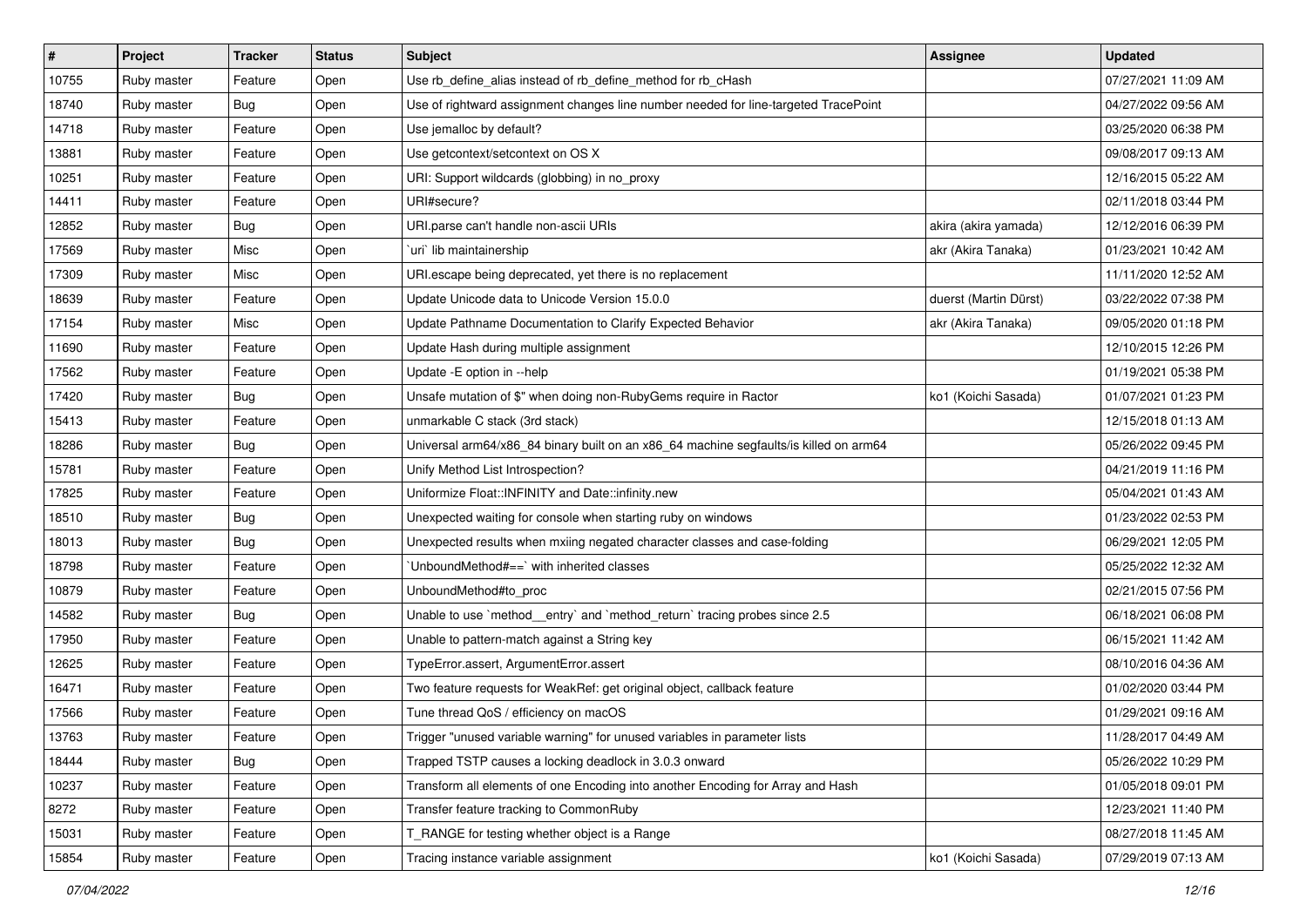| $\vert$ # | Project     | <b>Tracker</b> | <b>Status</b> | Subject                                                                                                                                               | <b>Assignee</b>           | <b>Updated</b>      |
|-----------|-------------|----------------|---------------|-------------------------------------------------------------------------------------------------------------------------------------------------------|---------------------------|---------------------|
| 15568     | Ruby master | Misc           | Open          | TracePoint(:raise)#parameters raises RuntimeError                                                                                                     |                           | 01/27/2019 12:02 AM |
| 10589     | Ruby master | Feature        | Open          | [TracePoint API] Make THREAD_{BEGIN, END} events return some context information                                                                      |                           | 12/11/2014 04:27 PM |
| 18269     | Ruby master | Bug            | Open          | trace_opt_not and trace_opt_regexpmatch2 insns are indistinguishable                                                                                  |                           | 11/12/2021 07:44 AM |
| 16673     | Ruby master | Feature        | Open          | total timeout for Net::HTTP                                                                                                                           |                           | 03/07/2020 06:25 AM |
| 18840     | Ruby master | Misc           | Open          | Top-level #using and other methods docs                                                                                                               |                           | 06/18/2022 07:12 PM |
| 10238     | Ruby master | Feature        | Open          | todo: remove dependency on malloc usable size                                                                                                         | ko1 (Koichi Sasada)       | 12/10/2020 09:20 AM |
| 18132     | Ruby master | Bug            | Open          | TODO: fix ccan/list thread safety                                                                                                                     |                           | 01/02/2022 08:22 AM |
| 10519     | Ruby master | Feature        | Open          | <b>TLS Renegotiation</b>                                                                                                                              |                           | 09/13/2015 03:29 AM |
| 16637     | Ruby master | Feature        | Open          | Time#to_s and Date#to_s accept strftime format string                                                                                                 |                           | 02/17/2020 09:46 PM |
| 12173     | Ruby master | Feature        | Open          | Time#till_now`                                                                                                                                        |                           | 03/16/2016 10:19 AM |
| 18144     | Ruby master | Bug            | Open          | Timeout not working while regular expression match is running                                                                                         |                           | 09/02/2021 07:08 AM |
| 18033     | Ruby master | Feature        | Open          | Time.new to parse a string                                                                                                                            |                           | 12/07/2021 02:15 PM |
| 10949     | Ruby master | Feature        | Open          | Time is WB unprotected                                                                                                                                |                           | 07/23/2015 05:55 PM |
| 11174     | Ruby master | Bug            | Open          | threads memory leak                                                                                                                                   | ko1 (Koichi Sasada)       | 06/17/2019 03:17 PM |
| 15438     | Ruby master | <b>Bug</b>     | Open          | Threads can't switch faster than TIME_QUANTUM_(NSEC USEC MSEC)                                                                                        |                           | 03/25/2019 08:53 PM |
| 14735     | Ruby master | Misc           | Open          | thread-safe operations in a hash could be documented                                                                                                  |                           | 05/04/2018 01:09 PM |
| 12689     | Ruby master | <b>Bug</b>     | Open          | Thread isolation of $\gamma$ and $\gamma$                                                                                                             |                           | 04/01/2021 08:51 PM |
| 10658     | Ruby master | Feature        | Open          | ThreadGroup local variables                                                                                                                           |                           | 01/28/2016 07:20 AM |
| 8185      | Ruby master | Bug            | Open          | Thread/fork issue                                                                                                                                     |                           | 12/30/2019 03:00 AM |
| 15072     | Ruby master | <b>Bug</b>     | Open          | thread.c:4356:5: error: implicit declaration of function 'ubf_list_atfork'                                                                            | normalperson (Eric Wong)  | 09/20/2018 03:32 AM |
| 18797     | Ruby master | Bug            | Open          | Third argument to Regexp.new is a bit broken                                                                                                          |                           | 05/23/2022 10:11 AM |
| 13557     | Ruby master | Feature        | Open          | there's no way to pass backtrace locations as a massaged backtrace                                                                                    |                           | 06/24/2019 08:21 PM |
| 10175     | Ruby master | Feature        | Open          | There's no reason to prefer Proc.new over Kernel#proc anymore                                                                                         |                           | 11/10/2014 11:07 PM |
| 13787     | Ruby master | Misc           | Open          | The path to Ruby 3.x - would it be useful to have a separate thread here at the tracker, for<br>discussions and issues and ideas related to ruby 3.x? |                           | 08/08/2017 08:29 AM |
| 8478      | Ruby master | Feature        | Open          | The hash returned by Enumerable#group_by should have an empty array for its default value                                                             | matz (Yukihiro Matsumoto) | 06/04/2013 03:56 PM |
| 18763     | Ruby master | Bug            | Open          | The configure option "--with-openssl-dir" has lower precedence than pkg-config                                                                        |                           | 05/11/2022 11:39 AM |
| 16920     | Ruby master | <b>Bug</b>     | Open          | TestThread#test_signal_at_join fails on aarch64                                                                                                       |                           | 12/07/2021 02:17 PM |
| 14761     | Ruby master | <b>Bug</b>     | Open          | TestThread#test_join_limits hangs up on Solaris 10 with gcc                                                                                           |                           | 05/16/2018 05:23 AM |
| 16493     | Ruby master | Bug            | Open          | TestThreadQueue#test thr kill is flaky on AArch64                                                                                                     |                           | 01/09/2020 09:39 AM |
| 16265     | Ruby master | Bug            | Open          | Test (spec) failure using current MSYS2 tools, related to -fstack-protector and possibly<br>D_FORTIFY_SOURCE=2                                        |                           | 12/03/2019 03:09 PM |
| 18073     | Ruby master | Bug            | Open          | test/ruby/test_jit.rb: "error: invalid use of '__builtin_va_arg_pack ()" on Ruby 2.7.4 on gcc<br>4.8.5                                                |                           | 12/03/2021 03:04 PM |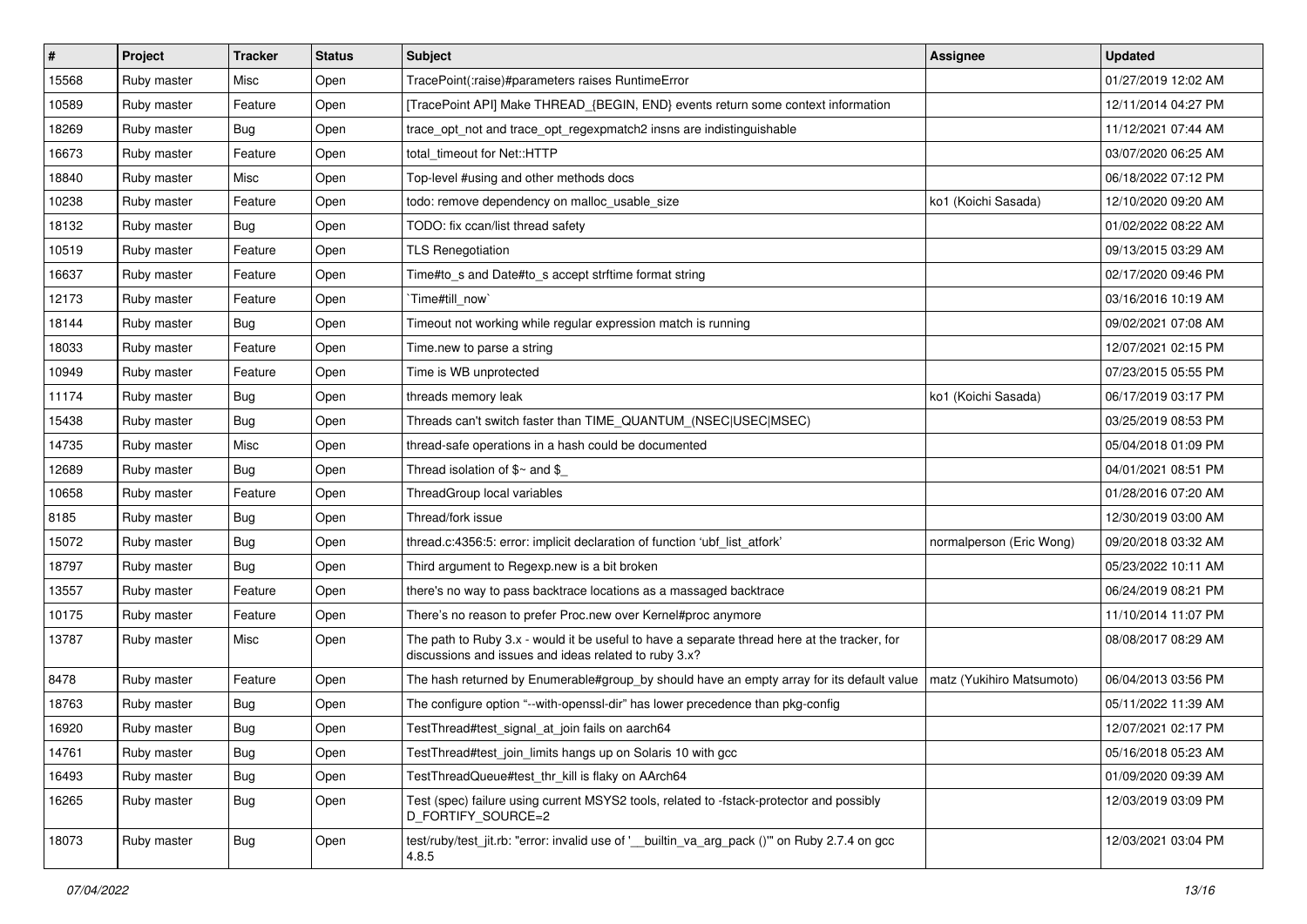| $\vert$ # | Project     | <b>Tracker</b> | <b>Status</b> | <b>Subject</b>                                                                                  | <b>Assignee</b>                         | <b>Updated</b>      |
|-----------|-------------|----------------|---------------|-------------------------------------------------------------------------------------------------|-----------------------------------------|---------------------|
| 18393     | Ruby master | Bug            | Open          | TestReadline#test interrupt in other thread fails on armv7hl                                    |                                         | 12/07/2021 02:03 PM |
| 4173      | Ruby master | Bug            | Open          | TestProcess#test_wait_and_sigchild DDDDDDDD                                                     |                                         | 03/15/2018 08:29 AM |
| 10580     | Ruby master | Bug            | Open          | TestProcess#test_deadlock_by_signal_at_forking fails on ARM                                     | akr (Akira Tanaka)                      | 12/30/2019 03:00 AM |
| 12500     | Ruby master | Bug            | Open          | TestProcess#test_aspawn_too_long_path fails on mips with "argument too big"                     |                                         | 12/29/2019 10:38 AM |
| 17999     | Ruby master | <b>Bug</b>     | Open          | TestMethod#test_zsuper intermittent timeout error on raspbian10-aarch64 CI                      |                                         | 06/18/2021 01:33 AM |
| 17591     | Ruby master | Misc           | Open          | Test frameworks and REPLs do not show deprecation warnings by default                           |                                         | 02/17/2021 09:06 AM |
| 16492     | Ruby master | Bug            | Open          | TestBugReporter#test_bug_reporter_add test failures                                             | jaruga (Jun Aruga)                      | 08/24/2021 01:12 PM |
| 14064     | Ruby master | Bug            | Open          | test-all with and without -j - incorrect assertions and missing test methods                    |                                         | 11/03/2017 10:54 PM |
| 14601     | Ruby master | Feature        | Open          | test-all & ruby/test_m17n_comb.rb - fixup                                                       |                                         | 08/26/2019 07:30 PM |
| 18380     | Ruby master | Bug            | Open          | TestAddressResolve#test_socket_getnameinfo_domain_blocking test failures                        |                                         | 12/21/2021 04:22 PM |
| 8896      | Ruby master | Feature        | Open          | #tap with missing block                                                                         |                                         | 12/23/2021 11:43 PM |
| 18136     | Ruby master | Feature        | Open          | take while after                                                                                |                                         | 01/28/2022 06:23 AM |
| 17680     | Ruby master | Bug            | Open          | tab completion no longer works on irb3.0                                                        |                                         | 03/13/2021 08:06 AM |
| 14681     | Ruby master | Bug            | Open          | 'syswrite': stream closed in another thread (IOError)                                           |                                         | 04/22/2018 12:12 AM |
| 13512     | Ruby master | Feature        | Open          | <b>System Threads</b>                                                                           | ko1 (Koichi Sasada)                     | 07/14/2017 07:08 AM |
| 11428     | Ruby master | Feature        | Open          | system/exec/etc. should to s their argument to restore Pathname functionality as it was in 1.8  |                                         | 11/06/2016 02:17 AM |
| 7742      | Ruby master | Bug            | Open          | System encoding (Windows-1258) is not recognized by Ruby to convert back to UTF-8               | duerst (Martin Dürst)                   | 12/25/2017 06:15 PM |
| 11939     | Ruby master | Feature        | Open          | Syntax sugar to apply a method replace a variable                                               |                                         | 01/04/2016 09:49 AM |
| 17290     | Ruby master | Feature        | Open          | Syntax sugar for boolean keyword argument                                                       |                                         | 10/29/2020 04:51 AM |
| 9686      | Ruby master | Feature        | Open          | Syntax for symbols used in hashes                                                               |                                         | 12/23/2021 11:43 PM |
| 8848      | Ruby master | Feature        | Open          | Syntax for binary strings                                                                       |                                         | 12/23/2021 11:43 PM |
| 18080     | Ruby master | Bug            | Open          | Syntax error on one-line pattern matching                                                       |                                         | 08/18/2021 12:38 AM |
| 13645     | Ruby master | Feature        | Open          | Syntactic sugar for indexing when using the safe navigation operator                            |                                         | 04/16/2019 03:00 PM |
| 12129     | Ruby master | Feature        | Open          | syntactic sugar for dynamic method dispatch<br>'object_expression:method_name_expression(1, 2)' |                                         | 03/14/2016 01:35 AM |
| 8961      | Ruby master | Feature        | Open          | Synchronizable module to easily wrap methods in a mutex                                         |                                         | 12/23/2021 11:43 PM |
| 18826     | Ruby master | Bug            | Open          | Symbol#to_proc inconsistent, sometimes calls private methods                                    |                                         | 06/16/2022 07:27 AM |
| 7795      | Ruby master | Feature        | Open          | Symbol.defined? and/or to existing symbol                                                       | matz (Yukihiro Matsumoto)               | 12/25/2017 06:15 PM |
| 16102     | Ruby master | Feature        | Open          | `Symbol#call`                                                                                   |                                         | 09/12/2019 09:25 AM |
| 18439     | Ruby master | Feature        | Open          | Support YJIT for VC++                                                                           | maximecb (Maxime<br>Chevalier-Boisvert) | 01/10/2022 11:29 PM |
| 14393     | Ruby master | Feature        | Open          | Support sending file descriptors (on local machine) via DRb UNIX                                |                                         | 01/24/2018 08:58 PM |
| 18259     | Ruby master | Feature        | Open          | Support quarter spec %q in Time#strftime                                                        |                                         | 10/21/2021 12:15 PM |
| 17047     | Ruby master | Feature        | Open          | Support parameters for MAIL FROM and RCPT TO                                                    |                                         | 12/06/2021 08:16 PM |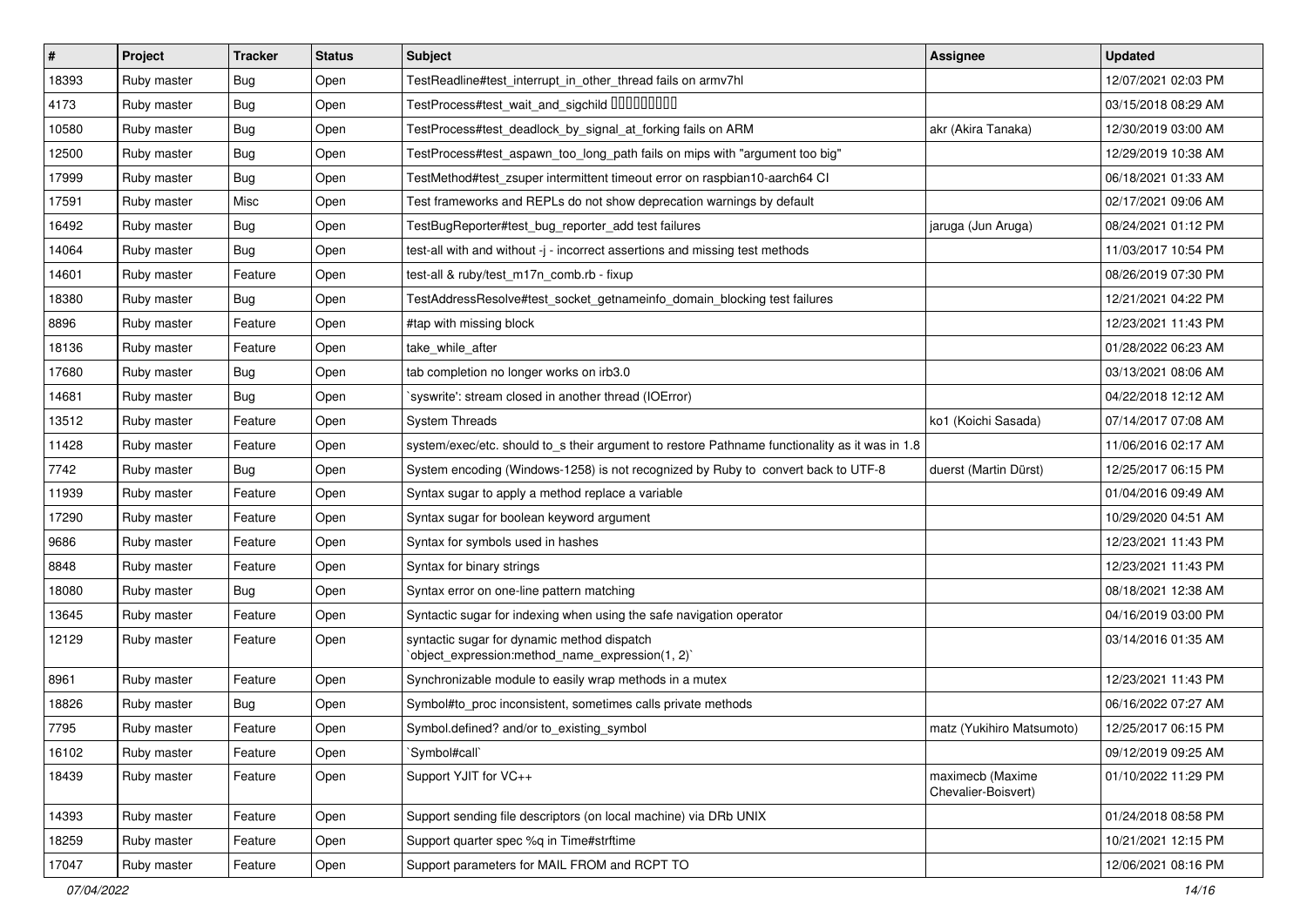| $\sharp$ | Project     | <b>Tracker</b> | <b>Status</b> | <b>Subject</b>                                                                                                     | Assignee            | <b>Updated</b>      |
|----------|-------------|----------------|---------------|--------------------------------------------------------------------------------------------------------------------|---------------------|---------------------|
| 11665    | Ruby master | Feature        | Open          | Support nested functions for better code organization                                                              |                     | 11/16/2016 03:06 PM |
| 10602    | Ruby master | Feature        | Open          | Support multithreaded profiling                                                                                    |                     | 07/09/2019 01:24 AM |
| 17151    | Ruby master | Feature        | Open          | Support multiple builtin ruby code for implimatation in Ruby & C                                                   |                     | 09/05/2020 01:41 AM |
| 17844    | Ruby master | Feature        | Open          | Support list of methods to test with respond to?                                                                   |                     | 05/06/2021 07:00 PM |
| 14550    | Ruby master | Feature        | Open          | Support keyword arguments with Date#step                                                                           |                     | 02/26/2018 03:58 AM |
| 12858    | Ruby master | Feature        | Open          | Supporting batch-requiring of files in ruby                                                                        |                     | 10/23/2016 08:05 AM |
| 7708     | Ruby master | Feature        | Open          | support for patches list                                                                                           |                     | 12/25/2017 06:15 PM |
| 11539    | Ruby master | Feature        | Open          | Support explicit declaration of volatile instance variables                                                        |                     | 01/26/2021 03:30 PM |
| 9445     | Ruby master | Feature        | Open          | Support emitting 1.9 Symbol keyword Hash syntax when pretty printing Hashes                                        |                     | 01/24/2014 06:01 AM |
| 15024    | Ruby master | Feature        | Open          | Support block in Array#join                                                                                        |                     | 08/25/2018 05:05 AM |
| 17616    | Ruby master | Feature        | Open          | Support backtracing on Linux with non-GNU-libc + libunwind                                                         |                     | 02/09/2021 01:12 PM |
| 14164    | Ruby master | Feature        | Open          | [Suggestion] Type system for ruby 3x to be usable for e. g. rubocop or autogenerating crystal<br>code and so forth |                     | 08/12/2019 08:15 AM |
| 17627    | Ruby master | Feature        | Open          | Suggestion: Implement `freeze_values` instance method on collection-like classes.                                  |                     | 02/16/2021 07:58 PM |
| 16638    | Ruby master | Feature        | Open          | Structured Data for Syslog                                                                                         |                     | 02/17/2020 07:06 PM |
| 10585    | Ruby master | Feature        | Open          | struct: speedup struct.attr = $v$ for first 10 attributes and struct[:attr] for big structs                        |                     | 06/30/2015 08:18 PM |
| 12416    | Ruby master | Feature        | Open          | struct rb id table lacks mark function                                                                             |                     | 09/22/2020 07:43 PM |
| 12380    | Ruby master | Feature        | Open          | 'Struct' as a subclass of 'Class'                                                                                  |                     | 05/14/2016 08:28 AM |
| 18886    | Ruby master | Bug            | Open          | Struct aref and aset don't trigger any tracepoints.                                                                | ko1 (Koichi Sasada) | 06/29/2022 06:05 AM |
| 7845     | Ruby master | Feature        | Open          | Strip doesn't handle unicode space characters in ruby 1.9.2 & 1.9.3 (does in 1.9.1)                                |                     | 12/23/2021 11:43 PM |
| 16927    | Ruby master | Bug            | Open          | String#tr won't return the expected result for some sign with diacritics                                           |                     | 06/01/2020 05:24 AM |
| 10331    | Ruby master | Feature        | Open          | String#to_r to recognize negative denominators                                                                     |                     | 10/06/2014 02:44 PM |
| 10152    | Ruby master | Feature        | Open          | String#strip doesn't remove non-breaking space                                                                     |                     | 04/12/2015 07:36 PM |
| 16666    | Ruby master | Feature        | Open          | 'string' - 'str' as a shortcut for 'string'.gsub('str', ")?                                                        |                     | 03/01/2020 08:38 PM |
| 17771    | Ruby master | Feature        | Open          | String#start_with? should not construct MatchData or set \$~                                                       |                     | 04/02/2021 02:49 PM |
| 15562    | Ruby master | Feature        | Open          | String#split` option to suppress the initial empty substring                                                       |                     | 01/28/2019 03:32 AM |
| 18597    | Ruby master | Feature        | Open          | Strings need a named method like 'dup' that doesn't duplicate if receiver is mutable                               |                     | 02/26/2022 11:56 PM |
| 15151    | Ruby master | Feature        | Open          | String#slice!(0,) creates a duplicate of original string                                                           |                     | 06/20/2019 03:37 PM |
| 9116     | Ruby master | Feature        | Open          | String#rsplit missing                                                                                              |                     | 04/27/2017 10:00 AM |
| 9807     | Ruby master | Feature        | Open          | String.new with block                                                                                              |                     | 05/07/2014 05:54 AM |
| 16790    | Ruby master | Feature        | Open          | string format and refinements                                                                                      |                     | 04/16/2020 03:06 AM |
| 15588    | Ruby master | Feature        | Open          | String#each_chunk and #chunks                                                                                      |                     | 12/25/2019 04:28 AM |
| 10783    | Ruby master | Misc           | Open          | String#concat has an "appending" behavior                                                                          |                     | 08/08/2018 03:08 AM |